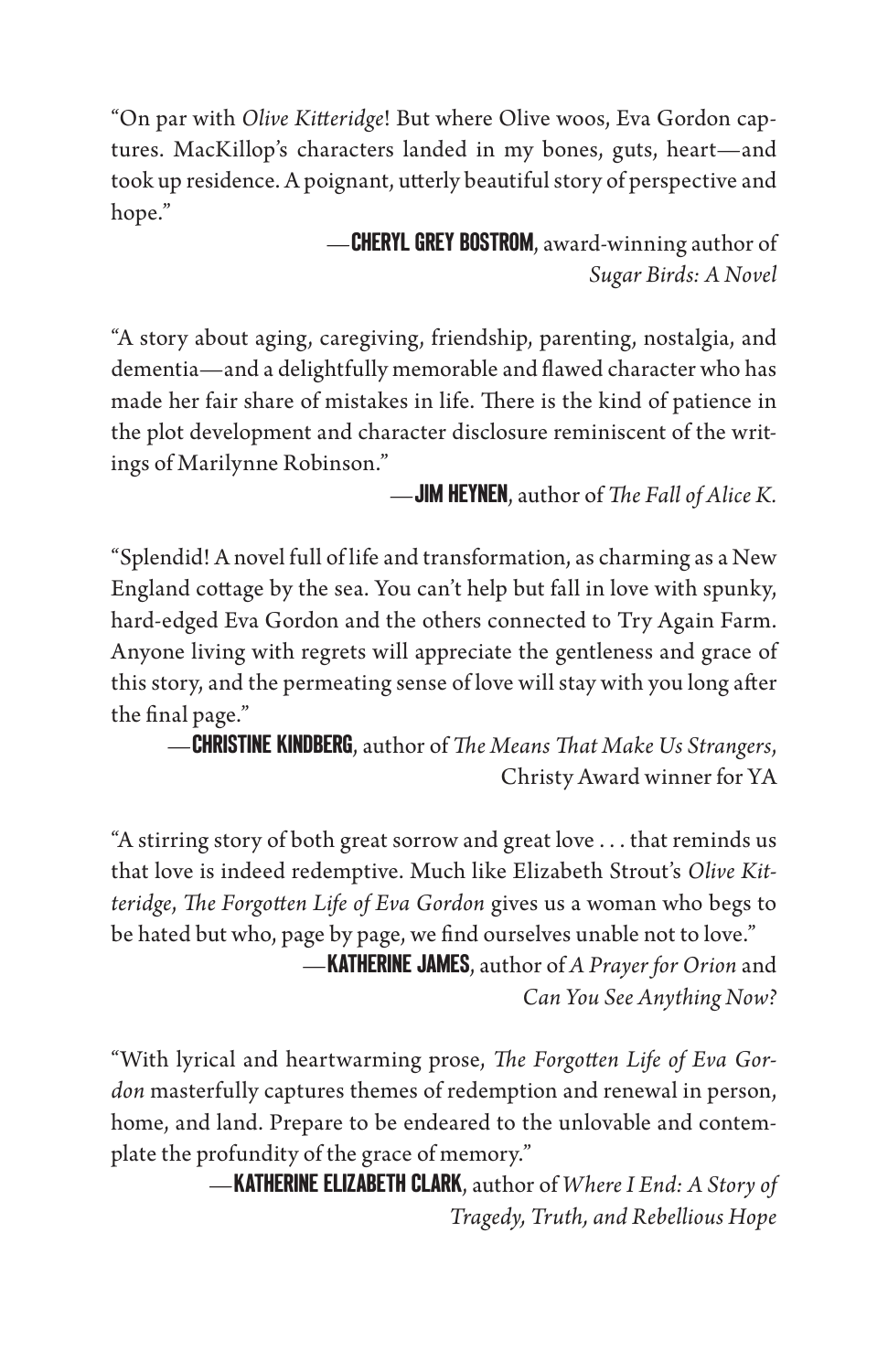"*The Forgotten Life of Eva Gordon* is an engaging and timely novel. Well-written with a dose of humor and poignancy, you will fall in love with this cast of characters who create a misfit community. MacKillop tackles the difficult issue of aging, regret, and memory loss, with hope for second chances."

—Angela Correll, author of *Grounded*

"Her memory may be rapidly failing, but seventy-five-year-old Eva Gordon's sharp-tongued wit is ever-intact as she navigates nagging regrets and unspoken desires. Readers of all ages will recognize the enduring challenges of living with difficult childhood memories in an increasingly inscrutable present and will root for Eva, even in her harshest moments. Linda McKillop's *The Forgotten Life of Eva Gordon* is a big-hearted family saga, suffused with grace and kindness, featuring a cast of appealing characters who would be right at home in Jon Hassler's *Staggerford* or Richard Russo's *Empire Falls*. A quiet triumph of goodness."

> —Adrianne Harun, author of *A Man Came Out of a Door in the Mountain*

"A gently acerbic, absorbing, and deeply compassionate look at the disorientation and dislocation the elderly often face in their last years, and at those who face it with them. Eva is a captivating heroine, both prickly and poignant, and MacKillop is a wise and canny writer."

—Suzanne Berne, author of *The Dogs of Littlefield*

"Linda MacKillop has created a cast of endearing characters that will touch your heart. She captures the essence of what dealing with memory loss looks like, but with hope and humor. I relished her beautiful writing style and ability to elegantly convey Eva's thoughts and emotions. A gem of a book."

**-TERRI KRAUS**, author of The Project Restoration series and *Farmhouse Retreat: Life-Giving Inspirations from a Rustic Countryside*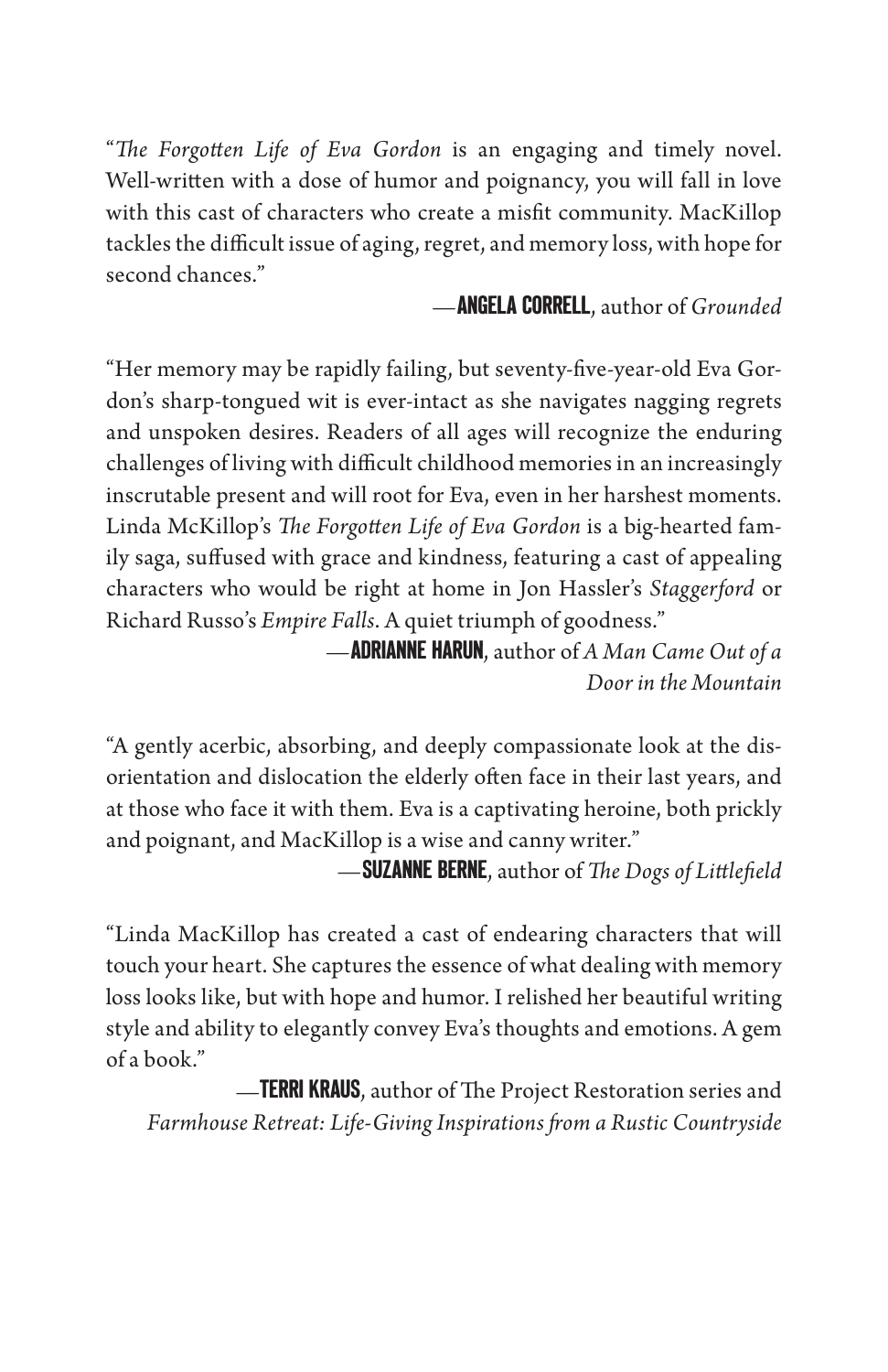## **THE FORGOTTEN LIFE OF EVA GORDON**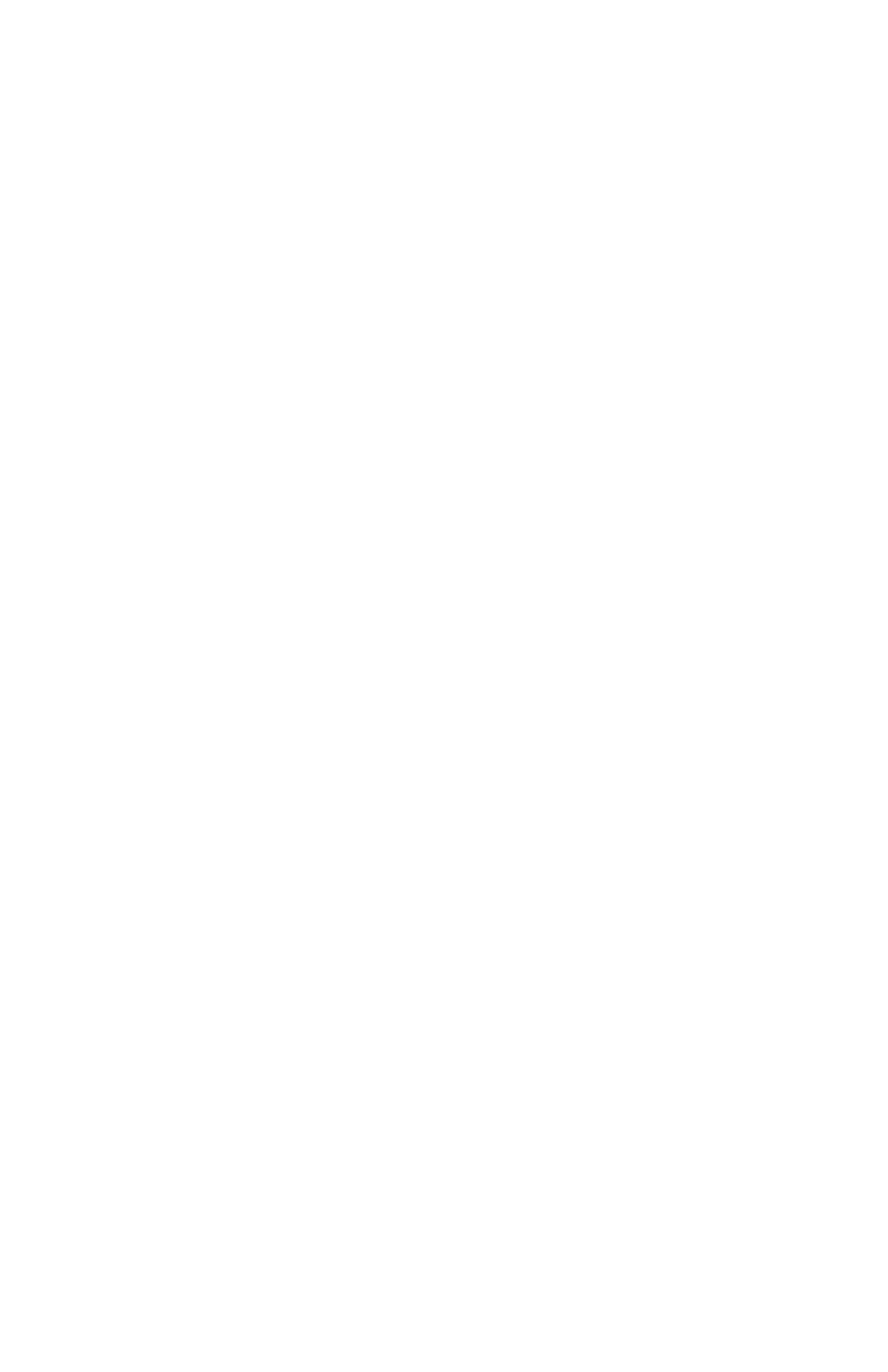# THE FORGOTTEN LIFE OF EVA GORDON

### Linda MacKillop

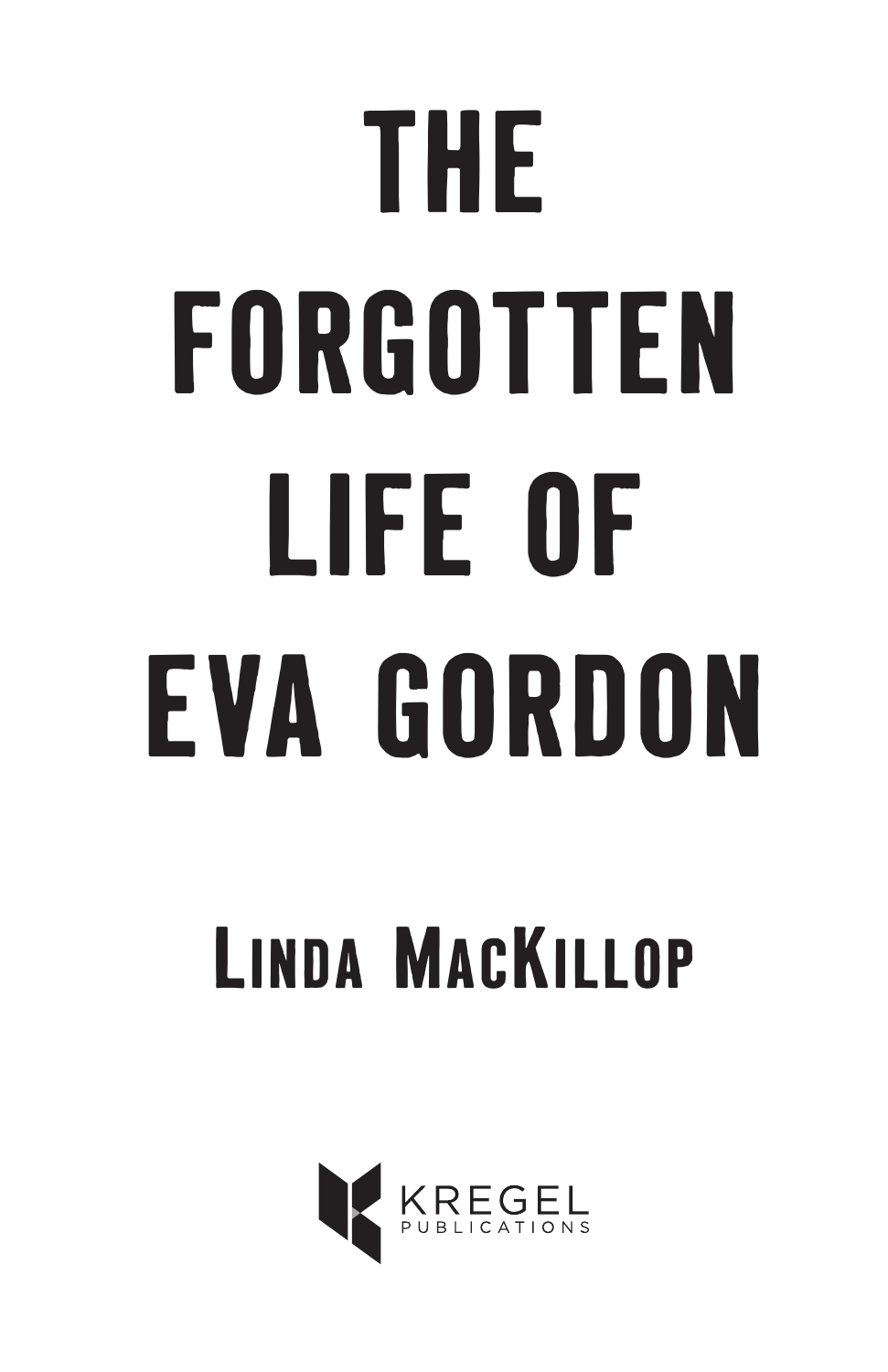*The Forgotten Life of Eva Gordon* © 2022 by Linda MacKillop

Published by Kregel Publications, a division of Kregel Inc., 2450 Oak Industrial Dr. NE, Grand Rapids, MI 49505. www.kregel.com.

All rights reserved. No part of this book may be reproduced, stored in a retrieval system, or transmitted in any form or by any means—for example, electronic, mechanical, photocopy, recording, or otherwise—without the publisher's prior written permission or by license agreement. The only exception is brief quotations in printed reviews.

The persons and events portrayed in this work are the creations of the author, and any resemblance to persons living or dead is purely coincidental.

Linda MacKillop is represented by and this book is published in association with the literary agency of WordServe Literary Group, Ltd., www.wordserveliter ary.com.

Scriptures taken from the Holy Bible, New International Version®, NIV®. Copyright © 1973, 1978, 1984, 2011 by Biblica, Inc.<sup>™</sup> Used by permission of Zondervan. All rights reserved worldwide. www.zondervan.com. The "NIV" and "New International Version" are trademarks registered in the United States Patent and Trademark Office by Biblica, Inc.TM

Cataloging-in-Publication Data is available from the Library of Congress.

ISBN 978-0-8254-4732-7, print ISBN 978-0-8254-7785-0, epub ISBN 978-0-8254-6938-1, Kindle

> Printed in the United States of America 22 23 24 25 26 27 28 29 30 31 / 5 4 3 2 1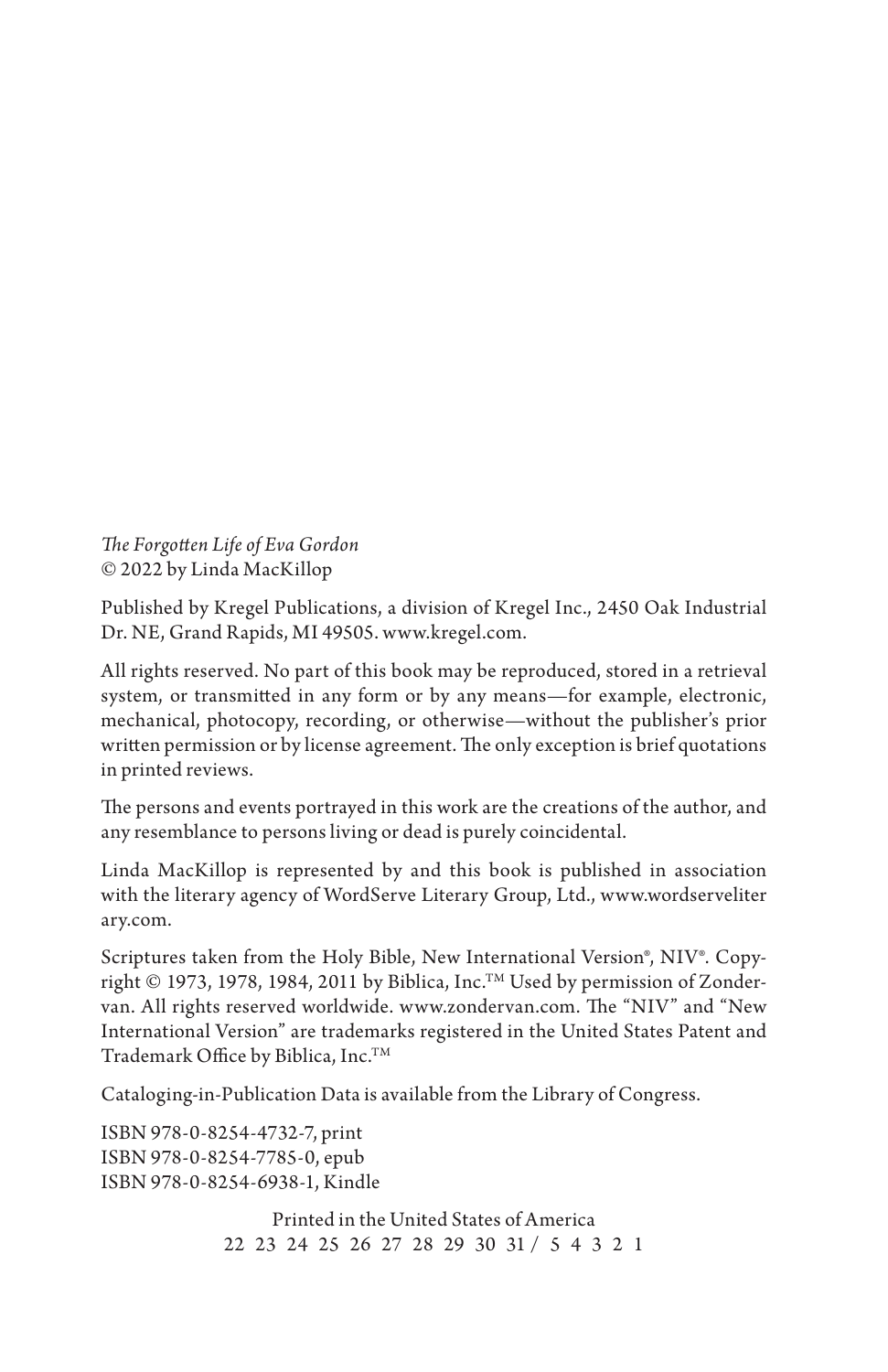*To Bill, my love*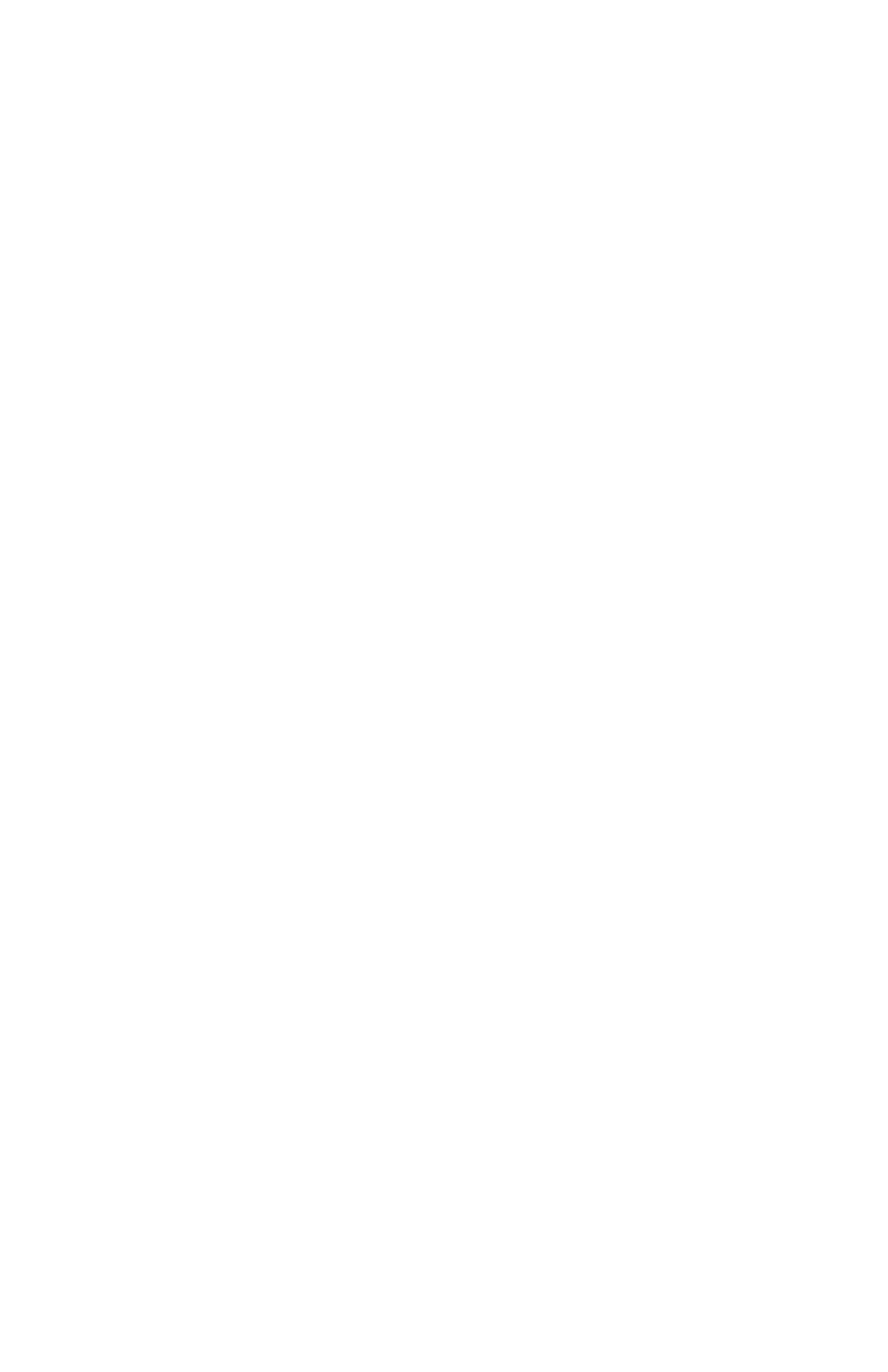*One*

On the morning of Eva Gordon's escape, the sun sat crisply in the New England spring sky like a promising sign.

She tilted her head as her granddaughter's Jeep whined through the shifting gears on its way up the street, carrying Breezy to her teaching job at Hingham High School. When the sound of the engine faded farther into the distance, Eva quickly stripped off her pajamas, then donned a long-sleeved blouse, plaid skirt, a sweater, and a light spring jacket, with her winter coat over the entire ensemble. After she pulled a suitcase from underneath the bed, she stuffed pre-folded clothes into it, packing the leftovers into plastic grocery bags. There, her closet would be emptied inconspicuously. She would need her medications, hygiene items, a little snack for the bus, and definitely her glasses.

Her heart pulsed with the anticipation of it all. She gave her wellendowed chest a good tap to get her heart back into rhythm, ran a comb through her short gray curls, then tied the bags to her luggage, dangling them hither and thither off the sides. The excitement actually made her mind feel clear.

She lugged the baggage to the front hall and left it by the door. In the kitchen, she positioned a goodbye note to Breezy propped against the coffeepot on the kitchen counter where her granddaughter would be sure to see it. After making sure the dog was inside, she gazed outside at Breezy's garage, where her granddaughter had helped her set up her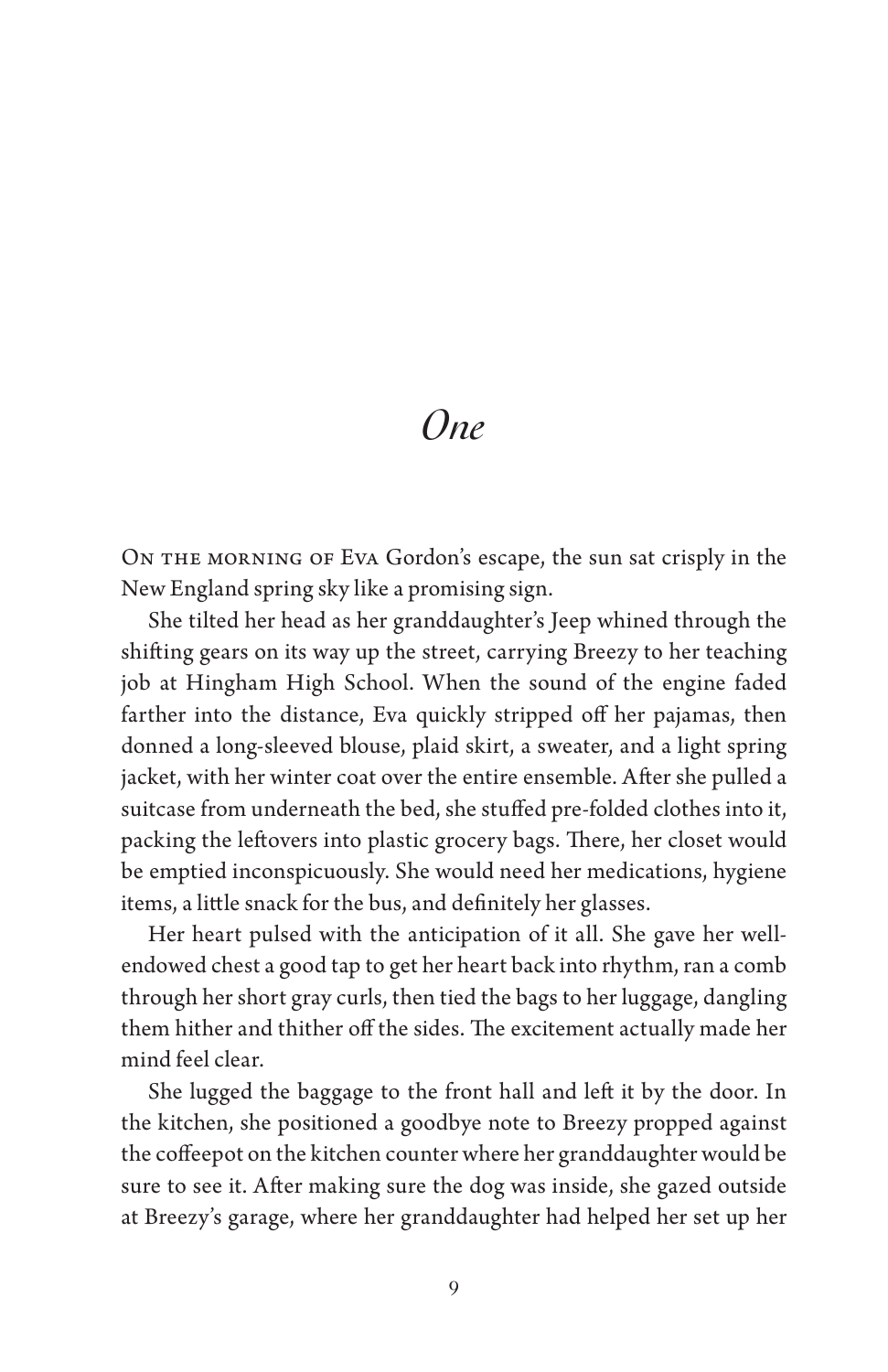furniture refinishing shop after moving all the tools and supplies from Cape Cod. Eva would be leaving unfinished work, but Breezy could bring it to her later, once Eva got settled at home.

Ah, so many good things to come—warm days and time spent in the outdoors with hands in the soil once again, tending roses and hydrangeas, maybe planting a few tomato and pepper plants after she arrived back on Cape Cod. And walking the beach. How could she forget walks on the underpopulated beach? She didn't exactly have a place to stay on Cape Cod—yet—but she would work that out when the bus arrived in her old town.

At least there'd be no more city noise or knocks on the front door at all hours of the night by Breezy's needy students. Eva tiptoed out the front door and peered at the driveway. Mabel Maguire's car wasn't there. Mabel, the nosy, meddling upstairs tenant who attended church with Breezy. With no sign of Mabel today, Eva thumped her overstuffed roller suitcase down the concrete front steps of Breezy's two-family home, down the walkway, and out to the sidewalk, hurrying as quickly as possible—as much as a seventy-five-year-old woman could hurry. She wanted to get to the Cape before the planting season ended. She sketched a rough garden plot in her mind.

But then, right there at the beginning of her journey, the bursitis in her hip decided to kick up with an achy, nagging pain, arriving like a reprimand that old people shouldn't be traipsing around on long journeys. Eva hesitated. She could turn back and grab aspirin from the bathroom medicine cabinet, but she was in a rush and didn't want to be caught if Mabel returned home from her morning errands. Once Eva got going, surely the exhilaration of the escape would act as an anti-inflammatory and dull the ache.

At the edge of the sidewalk, she leaned toward the street, scanning beyond the aged maples and elms that lined the road, on the lookout for Breezy's Jeep or Mabel's huge Buick. A small sedan car turned the corner at the end of the congested city block, but no one else. Breezy should be halfway to school by now and soon engrossed in teaching the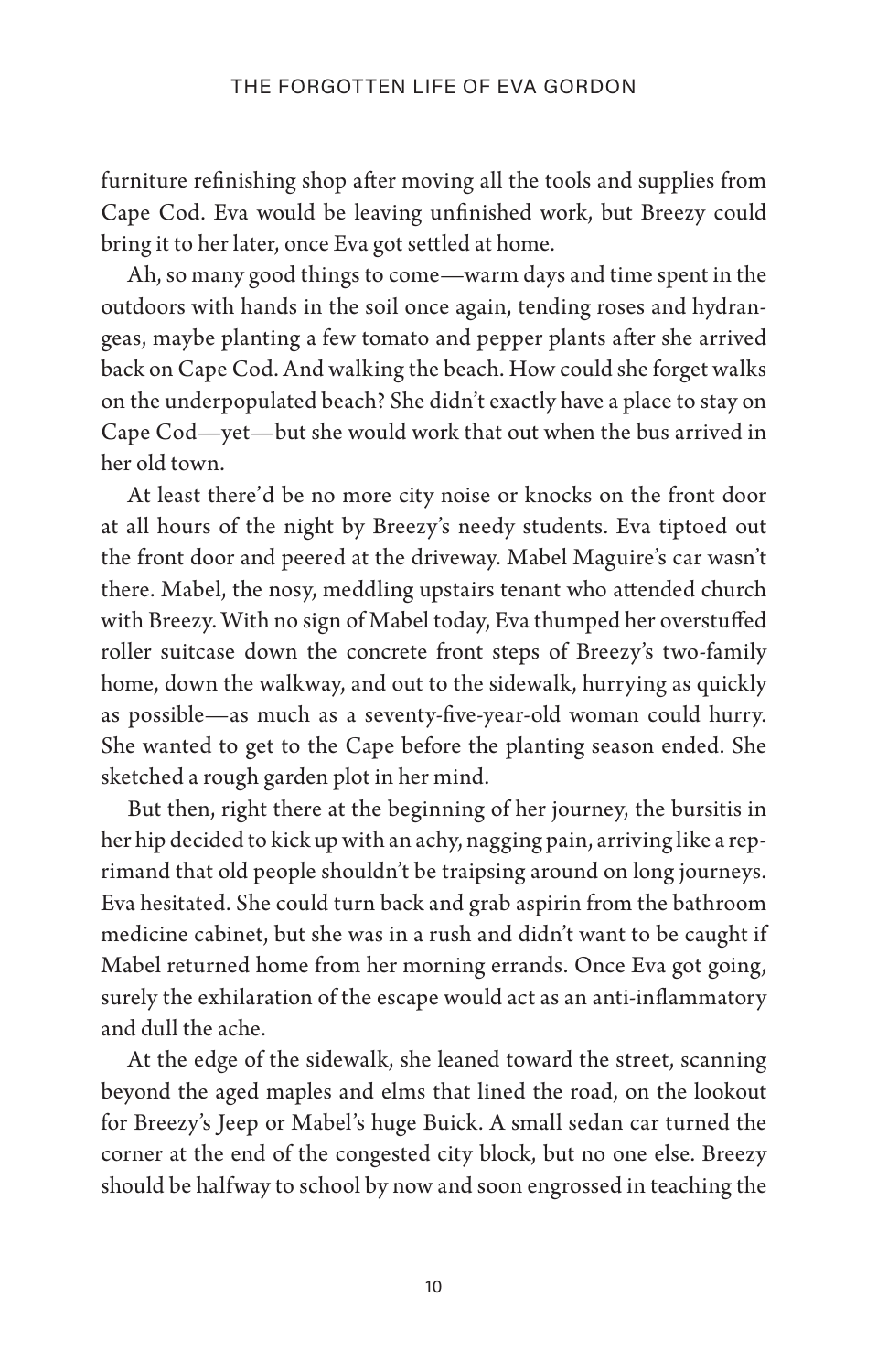troubled lot of her theater students. Only a few more weeks, and summer vacation would arrive.

A young mom, wearing yoga pants and sweatshirt over her tank top, turned from her home onto the sidewalk, probably to walk the young children trailing behind her to school just a few blocks away. She pushed one of those gigantic strollers big enough to fit an entire family. Even a small terrier sat in one of the seats. Farther down the street, a male commuter walked through his front gate, lugging a work bag for the train trip into the city.

The only cars on the street sat bumper to bumper along the sidewalk, as if kissing, leaving little room for Eva to squeeze through. She stayed on Breezy's side of the street, heading in the direction of the main thoroughfare where she would turn left, go straight, and eventually get to the bus station. She had practiced the trip over and over in her mind. Her neighbor, Mr. Cho, glanced at her briefly without speaking, then returned to watering his plants.

She had unintentionally offended him once, or so Breezy told her, when Eva barked out some command about his mangy, yappy little dog. There may have been a comment about "taking him on a one-way trip to the farm" when his yipping irritated her to death. But when she turned back to look again at Mr. Cho, he was leaning at a drastic angle, his ambling gaze taking in her attire, appearing to puzzle over some question.

Eva shrugged. She needed to focus on her trip. She took off at what would be just the perfect pace. Not too fast to look like someone running from a captor, yet not too slow to be seen by Mabel or anyone else who might recognize her and call her granddaughter. She tried to blend in with the morning commuters by slipping into their fluid lockstep to the train station. No one would confuse her with a businesswoman on her way into the city to work in a high rise. Instead, people could confuse her with a homeless person leaving the shelter for the night, what with the way she'd tied the Stop and Shop grocery bags to her one large roller suitcase, the crinkling plastic sounding like a hearty bonfire when a gust whipped in from the side.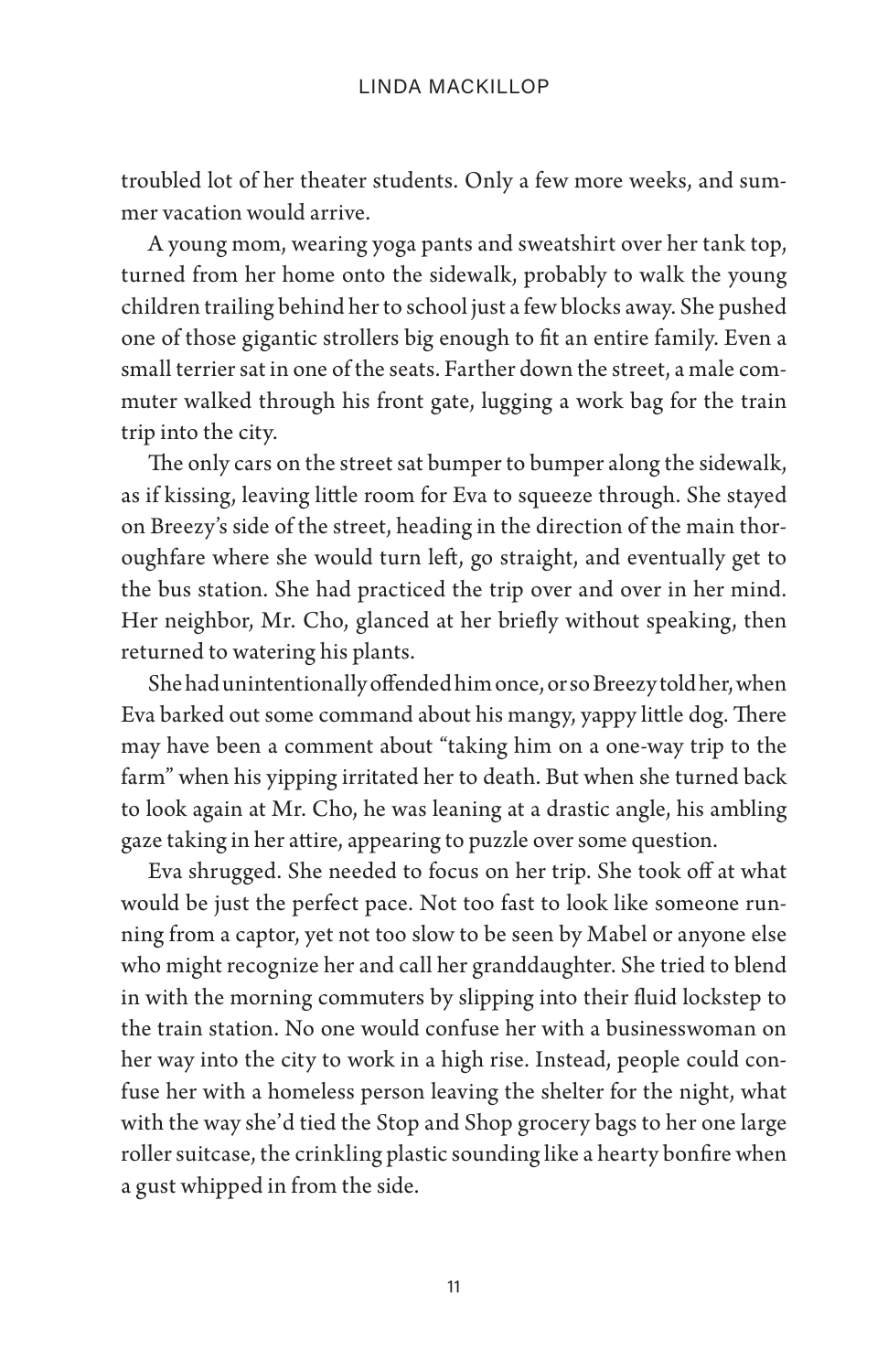As she rushed, the wind suddenly blew the bags and they slapped against a tall man wearing some kind of security uniform. "Watch it!" he said over his shoulder while still walking in the opposite direction.

Eva ignored his scolding and continued on her way. No need to let any unnecessary attention interrupt her morning plans.

Maybe because of her rushing, this was a memory morning. Some mornings were empty mornings, offering only a blank mind with familiar words vanquished, memories scattered. On those days, her gaze passed over so-called familiar objects in her granddaughter's house but their names escaped her. Not only that, sometimes she found herself thinking about *nothing at all*. She'd simply settle into an awareness that her mind was blank, the day was warm or cold or rainy. She was hungry. People were around her. But these thoughts never appeared as words.

Other mornings, like this one, were filled with a rush of memories, a consistent flow of stories and people playing like a video of her past, complete with a soundtrack of familiar voices returning with the good *and* the bad. As she rushed down the sidewalk, the memory of a tossed suitcase and spilled contents, including her favorite teddy bear, overwhelmed her mind. She let the memory come, its sounds and textures filling her consciousness and blocking out the present moment, taking her back to her earliest memory—one that had haunted her repeatedly over the past seven decades.

Three-year-old Eva watched her impoverished parents prepare to leave on the day of their move to New York City. Left to remain with her grandmother on Cape Cod, she shivered as cold air swept over her skin as she hid behind the Windsor chair, staring at the open front door. It looked like a mouth waiting to gobble up her weeping mother and angry-faced father.

"Holy Moses. No time to drag this out. Give her a hug and let's get going," her gruff father's voice had boomed.

She rubbed her arm where her father had grabbed it all those years ago, yanking her in front of the Windsor chair, grabbing her small suitcase and tossing it across the room, breaking the latch.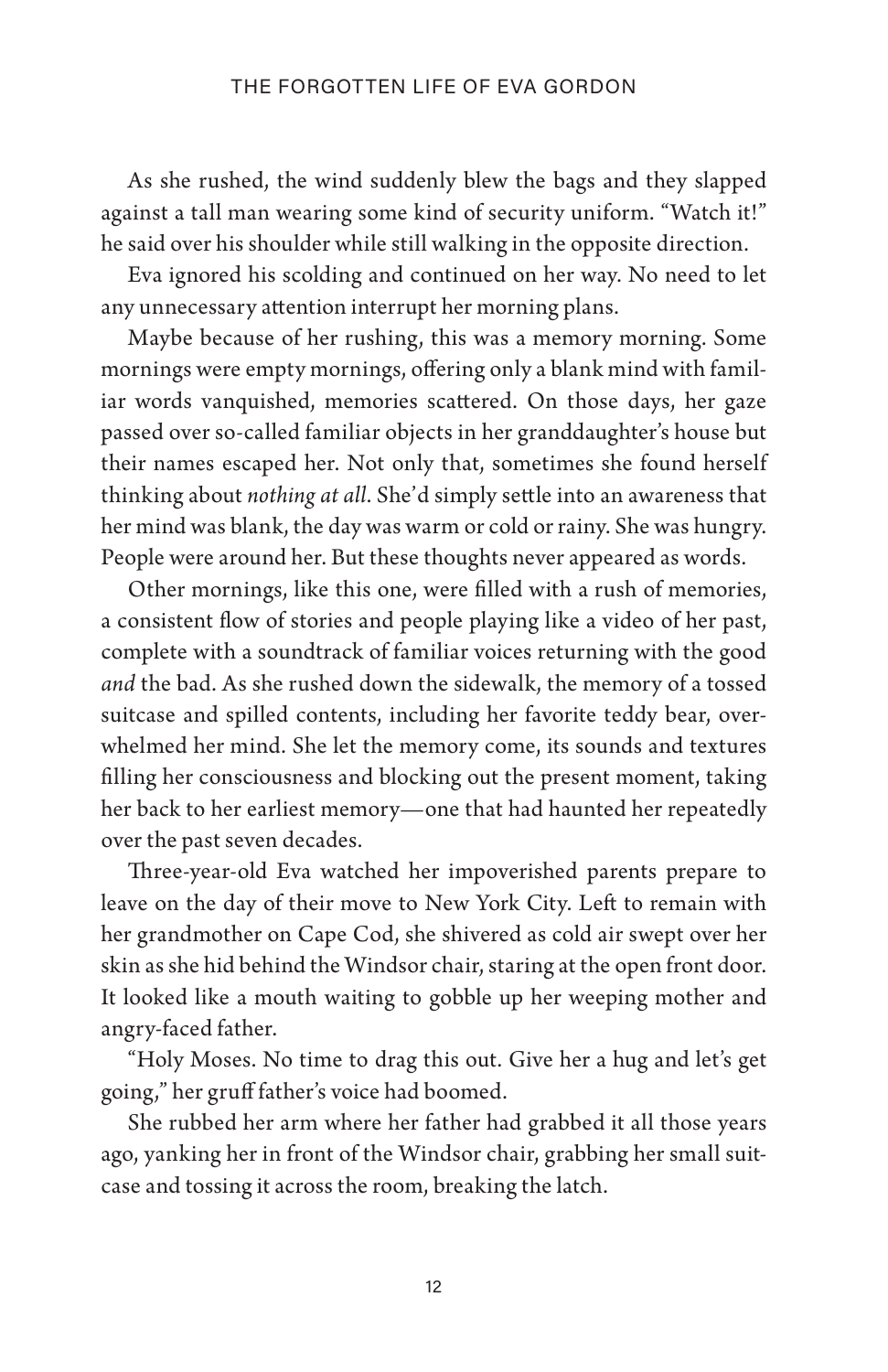Instinctively Eva looked down at her roller bag as she hurried to the bus station. A strap held her suitcase together along with a zipper. No latch or stuffed bear. Right. She reoriented herself to the present moment. Stopping at the next intersection, though, she stepped into the street then jumped back on the sidewalk. How would she cross such a busy street with the whooshing of cars and trucks, with horns blaring and music busting out of radios then fading as the vehicles passed by? Stores lined the street with signs screaming *Bring a friend for a free dessert*, *Cash checks here*, or *Stop in and let us meet your insurance needs*.

After several false starts, she stepped in behind other folks crossing the street on their way to the train. On the other side of the crosswalk, Eva glanced down at her bags to be sure her contents weren't about to spill.

Her panties lay there on the top of her shopping bag, working their way toward the opening. Mortifying! She could only shove them further into the bag. No time for a permanent fix or she'd be caught by Breezy or Mabel.

With one stolen look down the street, she kept on toward the station but stumbled over a man's knapsacks and stuffed trash bags strewn across the sidewalk where he sat in front of ACE Hardware.

He jumped to help her before she fell, steadying her by clasping her arm, steering her luggage over to a wooden bench as though she'd be staying awhile. He gestured with his hand, offering her a seat. "You okay, ma'am?" He peered at her more closely. "Did I see you last night at Sheltering Arms?"

"No, you did not!" Eva huffed at the mention of the homeless shelter. Did he mistake her appearance to be on a par with his? "I'm just going on a trip, taking a lot of stuff."

He released her arm, nodded, and half smiled, holding his eyes shut for just a second longer than a normal blink, an expression that revealed his own knowing and seemed to narrow the distance between their two stations in life. One of his eyes focused farther down the street and one on her. He wore a fluorescent-orange ski coat on this warm spring day,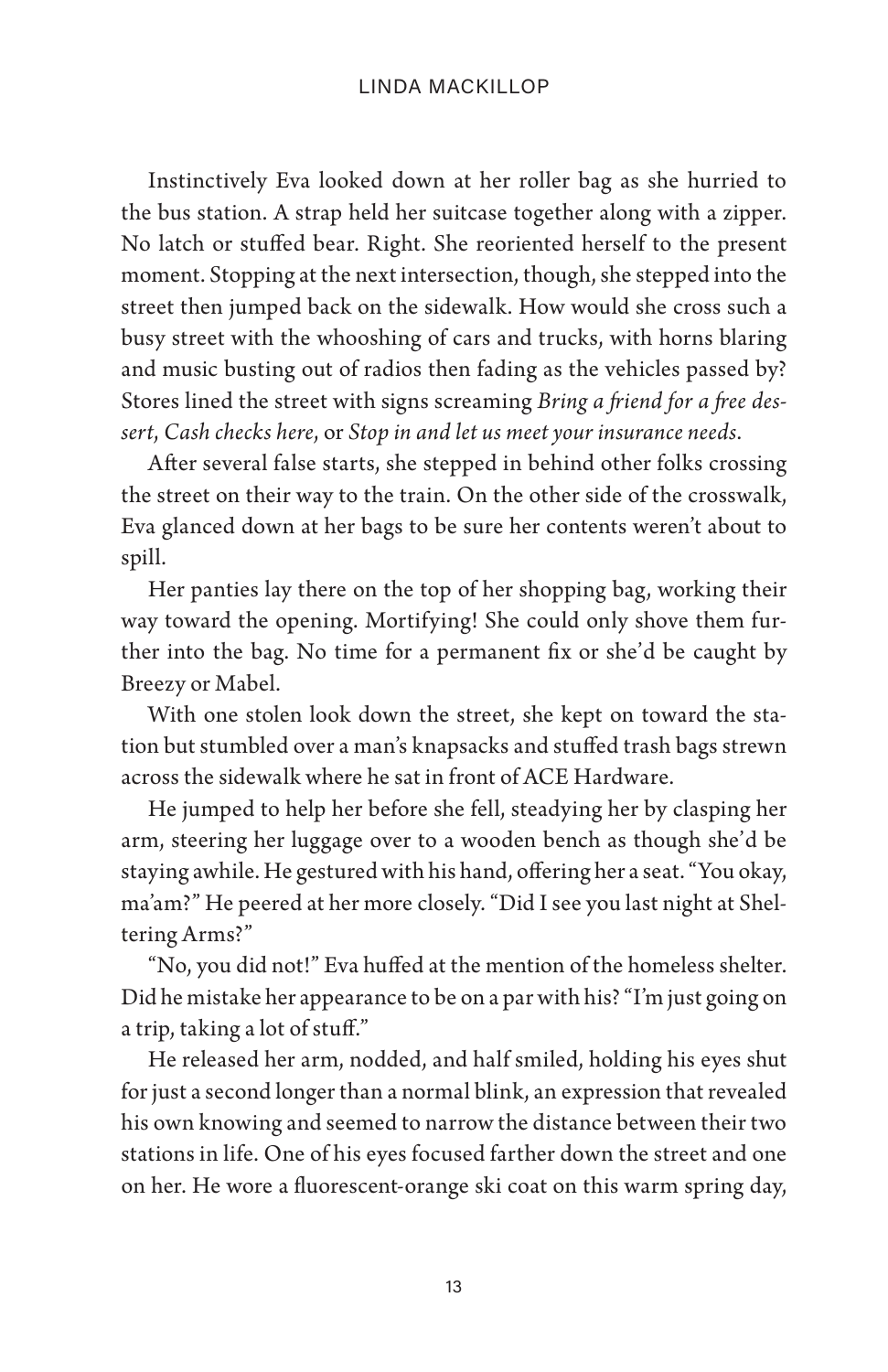with a thick sweater underneath, carrying the contents of his closet on his back and in worn bags, the same as Eva. His outfit seemed in need of a good laundering.

"I'm in a hurry, sir," she said, retrieving her bags. "Thank you for steadying me."

He glanced down, taking a good, long look at her nicely pressed skirt and newish sneakers. "You don't happen to have money for a cup of coffee, do you?" He blocked her way, moving to the left as she did so, moving to the right when she moved.

When a police officer came out of a nearby store carrying a cup of coffee, the man sat back down and pulled his belongings in close.

Eva took the opportunity to make her escape, dodging other people on the sidewalk, huffing loudly when she found herself stuck behind a slow walker. Glances over her shoulder said she was safe—no one on her trail. Her spirits rallied, buoyed to be saying goodbye to the noisy Boston suburb that couldn't even provide salty sea air without mixing it with the fumes of buses and delivery trucks. She picked up her pace a bit, rubbing her hip as she walked.

Bumping her suitcase over each split in the concrete, she gripped the handle more tightly to offset an increased wobble in one of the wheels. Hopefully the wheel would make the trip, as it was likely some careless bus driver would throw the bag into the bus's luggage compartment with little to no concern. She paused. Examining the wheel gave her a chance to steal a quick peek behind her. Had anyone spotted her? There were joggers and mothers with jogging strollers, and men dressed in black pants with white, pressed shirts, those computer bag things flung over their shoulders. Many walked while looking at their phones. Eva would trip on the sidewalk if she read her phone while walking. Of course, she could barely read anything on her phone without Breezy's help. She had hardly mastered making calls.

She approached a Dunkin' Donuts, and the coffee smell permeated the air, sparking a sudden craving for the warm beverage and the jolt it offered. But she didn't have time. She reached another intersection and stood next to one of the contraptions that changed the light to read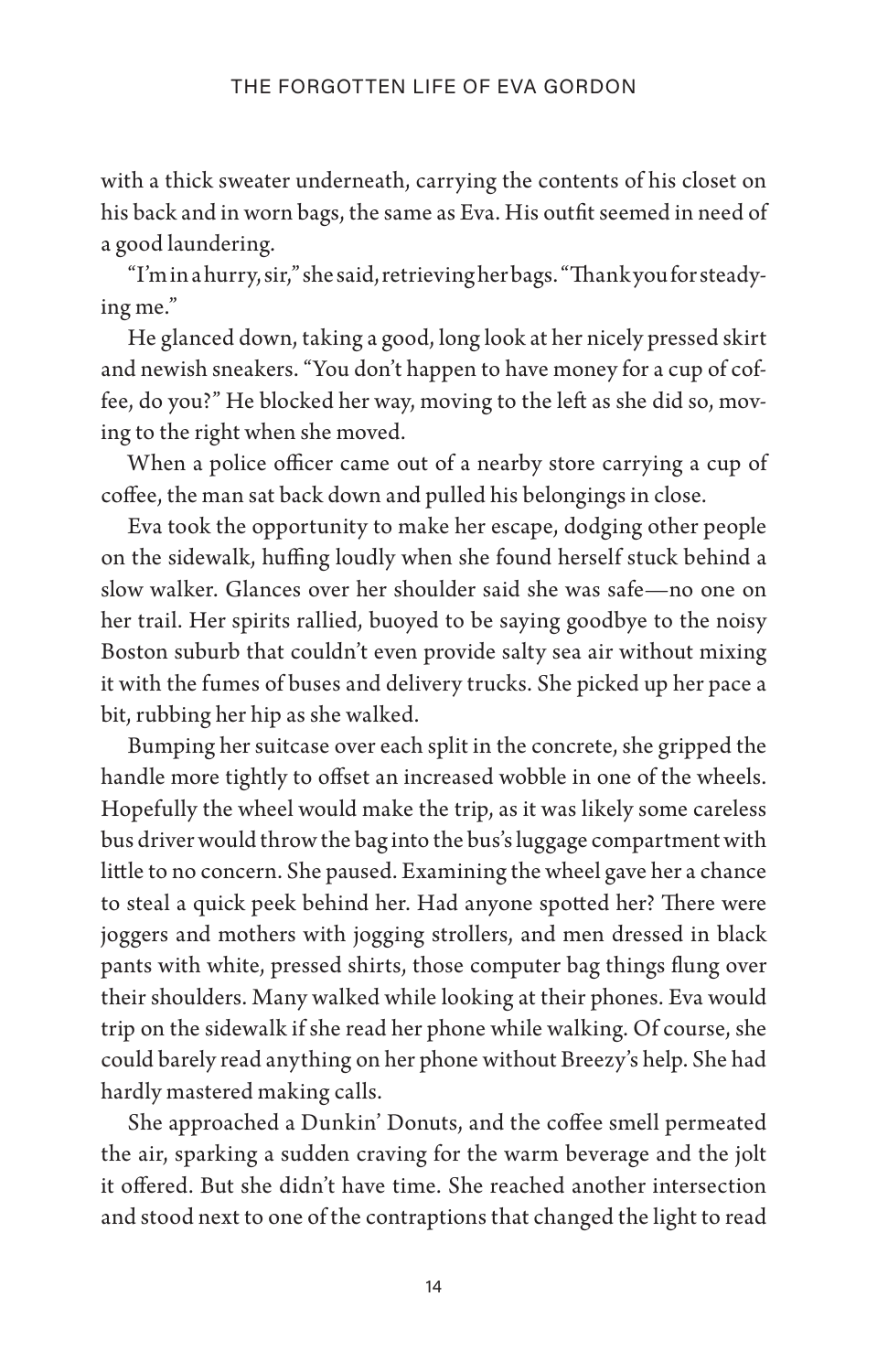"walk." She reached to press the button, but a child's eager hand beat her to it. When the moment came for her to cross the street, a strong memory of walking to school with her snakelike cousins invaded her mind.

Suddenly Eva was crossing Old Main Street near her grandmother's house. Daily she walked to school, crossing a street like this one with those hard-hearted relatives taunting her.

*"You're just an orphan, Eva," her cousin Jake whispered just as a car sped through the intersection, preventing her from fleeing the abuse. "Nobody wants you to live with them. Not even your own parents."*

*She only stole a glance at him, enough to see his yellowed teeth stuffed with the morning's cereal.*

She brushed the distressing memory away, focusing on the promising day ahead, taking a gander to the left and right and behind herself. No sign of Breezy's familiar Jeep or Breezy's boyfriend, Ian, in his police car. She kept on her straight path. The bus station *should* be located at the corner just after the chain drugstore.

The farther she walked, the more convoluted the route back to Breezy's house became. What if Eva never found the bus station? Each side street with their shaded sidewalks and snug yards and houses looked exactly the same.

She could always ask directions.

Taylor Street?

Yes, Breezy lived on Taylor Street.

And then, just a ways down on her right, the giant Greyhound Bus sign hung like a great, welcoming beacon from the sky. She almost gave it a wave. She switched her suitcase to her other hand for some muscle relief and pushed on for the last distance to the station, then rummaged through her purse for money. But when she arrived, a dark, empty building met her—and a completely empty parking lot without any buses. The glass window out front had a sign saying Greyhound had moved over to Central Street.

A tall young woman wearing cowboy boots and straight, tight slacks leaned against the glass, head down, hair pulled sideways over one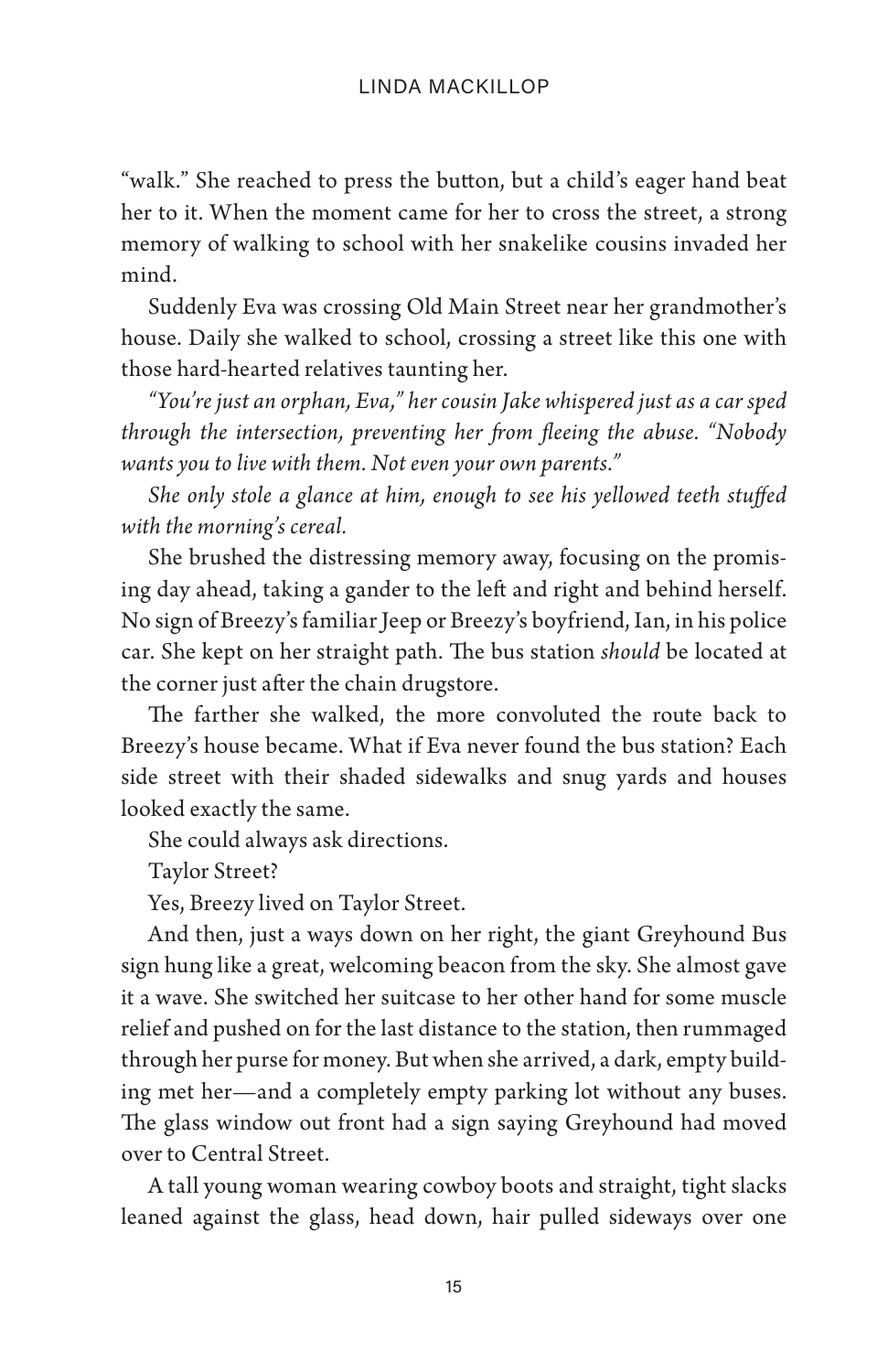shoulder, purse strap crossing over her chest as she scrolled through a phone. Looking up, she said, "Good morning, Gram."

Breezy.

"Well . . . how did you, why aren't you . . . ?" Eva let go of her suitcase, hope and excitement exiting her body like a balloon deflating after a puncture.

Her luggage toppled awkwardly to the ground from the heavy, off-balance load.

"I told the principal I'd be late."

"How did you *know*?" Eva asked.

"I can follow you by your cell phone, remember?" Breezy held up her own phone and showed her grandmother the phone screen with a map of the area and a little circle with the initials EG. *Eva Gordon*. "An app called *Find My Friends*." Breezy picked up the luggage from the ground. "Mabel is going to have to stay with you for the rest of the day."

"I don't want a babysitter anymore, Breezy."

"I'm parked over here." She started walking, motioning for Eva to follow as if assuming her grandmother would fall obediently into step with her. "Gram, this building was closed last week when you ran away, and it will be closed next week too. We need to talk."

 $\approx$ 

After that, the memory day slipped away, silencing the flow of voices and faces in Eva's mind. Still a crisp New England day, but no longer as bright and promising. Breezy navigating her Jeep through the city to Taylor Street, singing along to the radio . . . country music. Mabel, with her puff of white hair and sky-blue smiling eyes, waiting outside the house, rubbing her hands, a slight bounce on her heels, a shimmer to her waiting petite body like a racer anticipating the firing of the starting gun. Breezy's engine cutting off. Mabel hurrying to retrieve Eva from the Jeep. Mabel and Breezy exchanging pleasantries. Breezy pulling luggage from the back. Eva shooing her away. The heavy luggage thumping up the front steps one at a time, retracing in reverse the earlier getaway.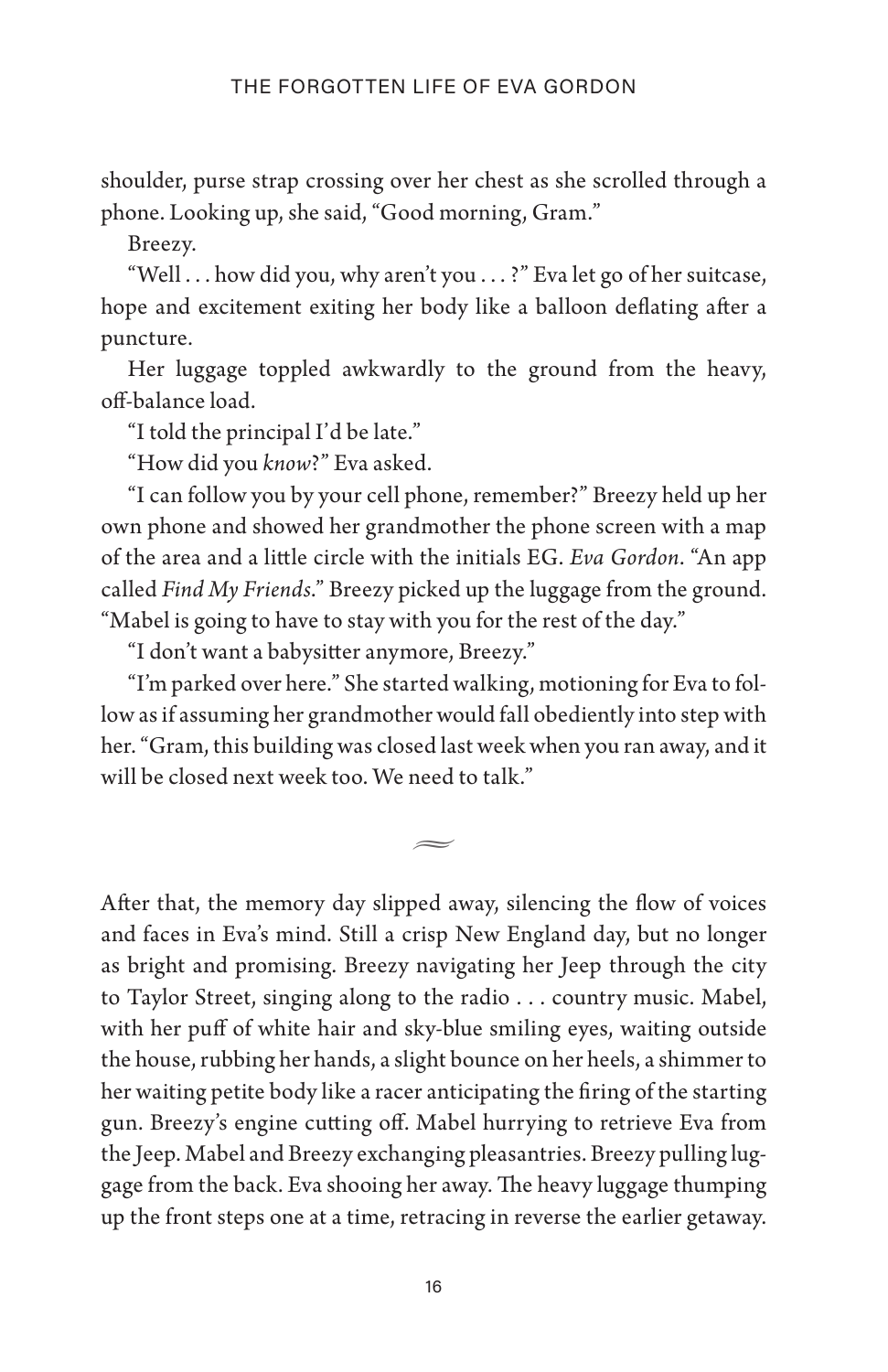#### LINDA MACKILLOP

Breezy and Mabel outside, heads close together, a whisper passing between them in the driveway, gazing up as Eva entered the house with her heavy burden. Inside, Eva opening the hall closet, yanking out the vacuum cleaner Breezy never used, stuffing the suitcase way in the back of the closet after untying the grocery bags and dropping them in the hallway. Pushing the vacuum to hide her suitcase. Breezy and Mabel coming inside as Eva carried the plastic bags back to her bedroom.

The rest of the day automatically flowed past Eva in the same manner. She observed the blur of images without engaging, attaching very little meaning to their arrival. Mabel following Eva for the rest of the day, sitting on the sofa across from her friend as Eva held a closed magazine on her lap. Mabel blathering on about something as Eva just nodded. Mabel banging pots and pans in the kitchen as she cooked dinner and kept up light chatter.

Breezy after work, sitting at the kitchen table, eating a meal of beef stew prepared by Mabel. Eva breaking crusty bread and dipping it into her stew, the crunching food echoing so loud and deafening inside her head, blocking the voice of the other person at the dinner table who showed concern by furrowing her brow, then quickly adjusted to a tense smile. Breezy moving her mouth and swooping her hands, offering the rising pitch of someone asking question after question with attempted calm. Eva struggling to hear her granddaughter over the crunch of bread inside her head.

Breezy's pitch flattening out as she offered reason after reason why Eva needed to stay and live with her.

Eva sitting back with her hands on her lap, staring at her beautiful granddaughter's face, seeing her own daughter's looks reflected in the dark lashes lining beautiful wide eyes filled with suppressed irritation but mixed with concern. Her mouth forming, over and over, into sentences and phrases Eva couldn't respond to with words. Over and over, her blank mind simply clung to the word *home*.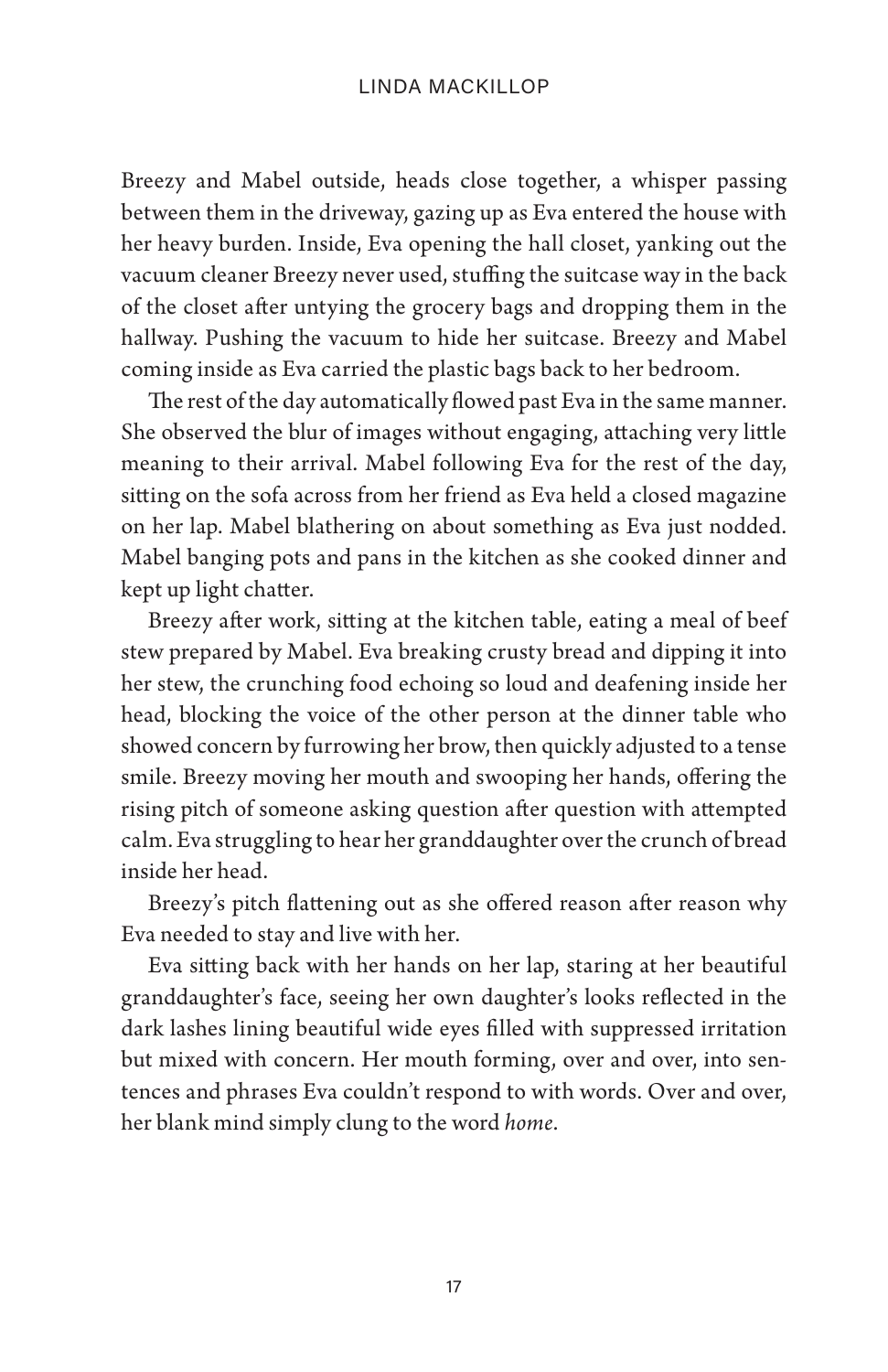#### *Two*

The next morning, a shimmering, clean May day, felt as welcome as the rare good night's sleep she enjoyed last night. And for whatever reason—possibly the new nutritional supplements Breezy insisted Eva take, handing her handfuls of pills with breakfast and dinner to be swallowed two by two with water—she could remember the fact that the bus station had moved. The next time she headed for Cape Cod, she needed to leave her phone behind to knock Breezy off her trail. Eva pulled a piece of scrap paper from a desk drawer and wrote herself a note, hiding the paper in a pocket in her leather purse to remember those details when her mind dulled. Hopefully she would remember writing the note.

Her plan today was to find that new bus station and make a practice run to it, the events of the previous day now just a lesson in perseverance. In the face of sunshine and rest, resolve didn't feel as desperately needed as on the other days when words failed to form in her mind. Sure, a quiet nagging haunted her about her mysterious foibles and how they weren't normal, but today she would push away that worry, feeling firm and strong, her mind crisp.

Maybe it would stay that way.

Eva opened the window shade and looked down at the crowded neighborhood outside Breezy's home, houses lined up tight like sardines, all pressed together with only a driveway separating them. No stone borders. Way too close for Eva's liking.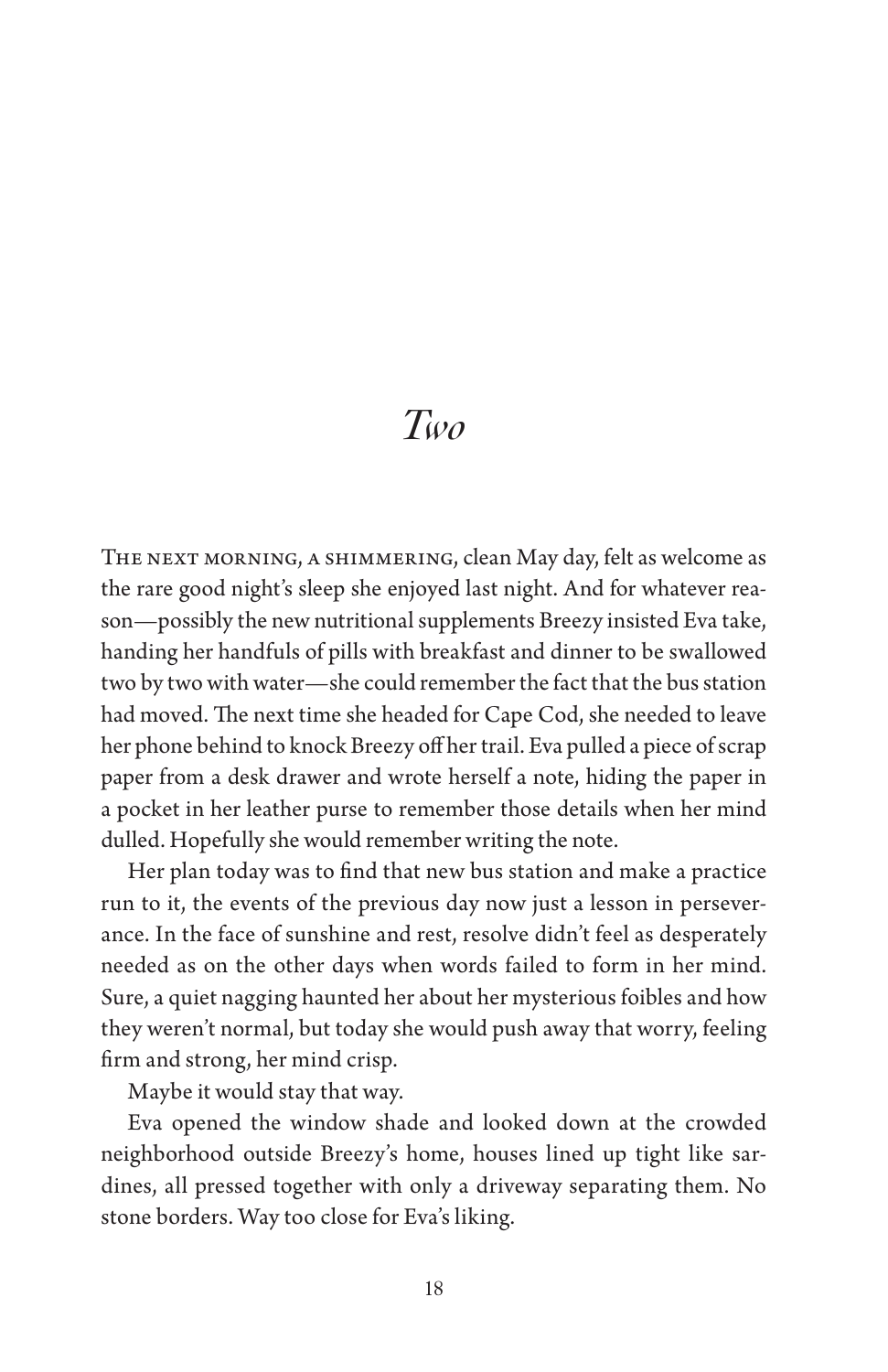#### LINDA MACKILLOP

Summers in the city were especially challenging to someone who preferred whispering fields and wildlife over the noise from her neighbors' lives shared through open windows. Televisions blared soap operas or twenty-four-hour television news. Squabbles erupted between parents and kids over broken curfews and uncompleted chores—yelling about not helping with dinner, never picking up after the dog, not doing an equal share of the work. Radios resounded from garages where young men gathered in groups to work on old cars or motorcycles. Basketballs bounced on pavement or against the rims of nets at all hours, beating like an unwelcome drum in her ears. So she schemed about finding somewhere else to live, making that secret trip back to the Cape.

As a person who had lived alone for so many years, Eva missed her privacy. She missed the gentle curves in the roads of Cape Cod, the way the sea air wove through the treetops even from miles away, the antique shops selling their wares, the timeless antique homes with their twelveover-twelve windowpanes, stone walls providing a nice border between neighbors.

Eva dropped the shade with a sigh and headed to the kitchen to make her morning coffee. Then she could find the new bus station and prepare to leave.

In the living room, as she reached to open the two front window shades, a small voice wafted up from the couch.

"Good morning."

Startled, Eva released the blind to *phit*, *phit*, *phit* in on itself, flapping in circles around its rod. "Who are *you*?" Eva protected her chest with trembling hands as she backed away from the couch. "I thought I was the only one here."

"Sorry." The girl's face slowly came into focus, looking alarmingly familiar as it peeked out from beneath a blanket on the couch.

Eva stared at her, unable to remember her name or whether or not she *should* remember her name. And then a closer look at the girl's sunken cheekbones and sharp shoulders poking through blankets said it all. "Sarah," Eva whispered.

Just uttering her daughter's name urged her to suddenly distract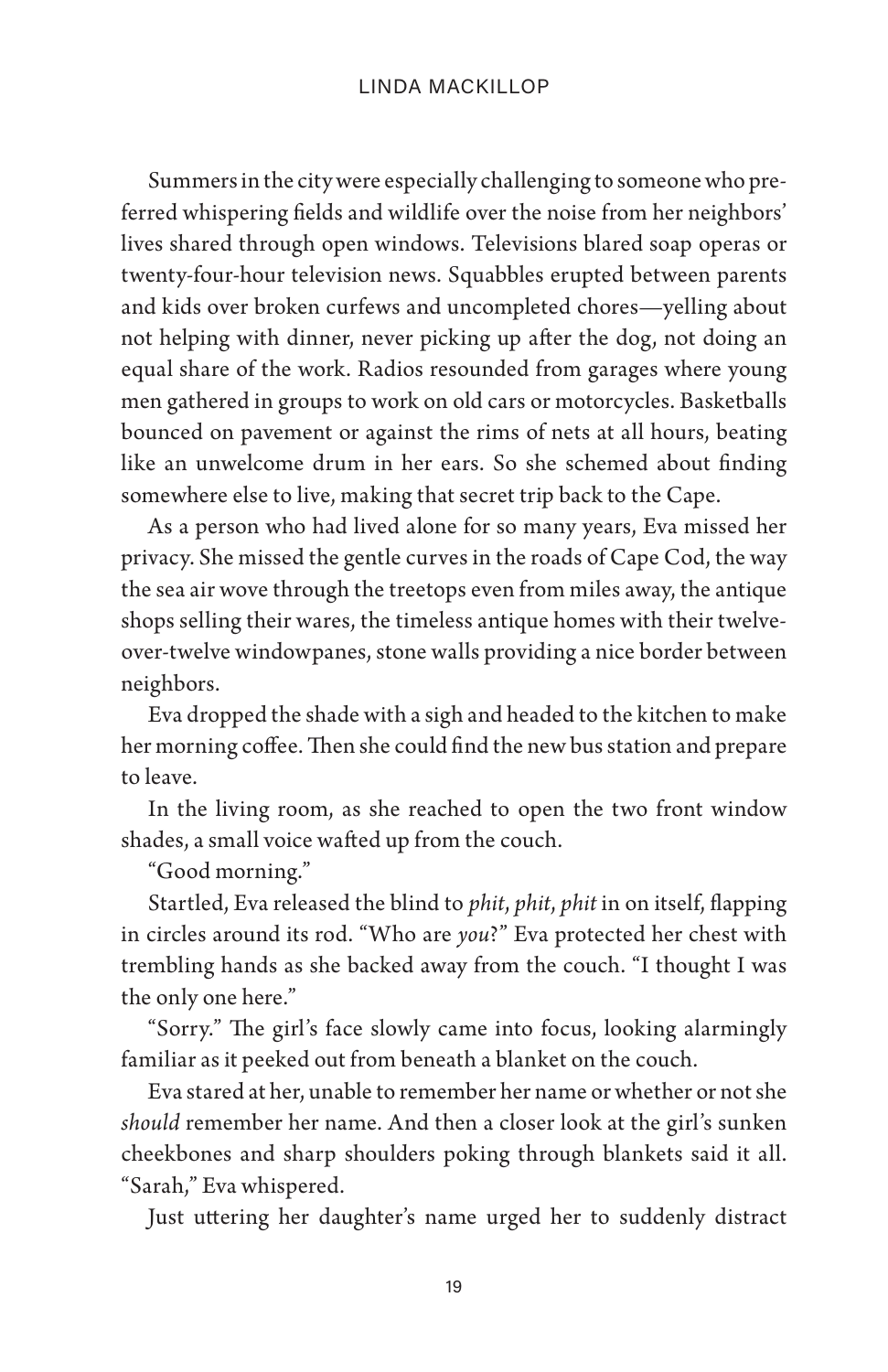herself with straightening the house or making breakfast to avoid the feeling of grief.

"No, we haven't met." The girl pulled herself up on one elbow. "I'm Isabella, one of—"

"My granddaughter's strays," Eva finished for her, releasing the tension from her shoulders.

"Actually, I go to church with Breezy."

Eva introduced herself as the girl hunted around for a pair of glasses that made her eyes suddenly magnify when she found them and propped them on her delicate nose. Something about her strong jaw made her look as if she would make a great boxer in another life. Jet-black hair in one of those ratty messes on her head—dreadlocks, according to Breezy—framed her pale skin like a contrasting checkerboard.

"Well, I should be used to it by now," Eva said, gathering herself. "Breezy practically rents out this couch by the week. Folks from church, broken-down students. Anyone who needs a place to sleep."

The girl didn't move an inch while Eva straightened books and magazines on the coffee table and stacked a dirty mug on a plate to return to the kitchen. Amber, Breezy's golden retriever, lumbered into the room for a morning greeting but Eva ignored her. "Shouldn't you be in school by now?"

A long, thin hand emerged from beneath the blankets. The girl rummaged around until she held up a cell phone. "Yup. Missed my English Composition class at the community college. Oh well. Breezy woke me up, but I must've fallen back asleep."

Eva waited, but the child still didn't move. "Well, for heaven's sake," she finally snapped. "Get up. I'll make you something to eat."

Mary or Bella or whatever her name was jumped up with the blanket twisted around her body and tripped as she tried to untangle herself. In a clumsy tumble, she hit the coffee table, then headed to the bathroom.

"Be careful!" Eva marched toward the kitchen with Amber following at her heels in need of water or food. Looking in the hall mirror, she adjusted her hair and smoothed a few loose silver wisps back from her ashen skin. Each year, as decades passed and Christmas cards and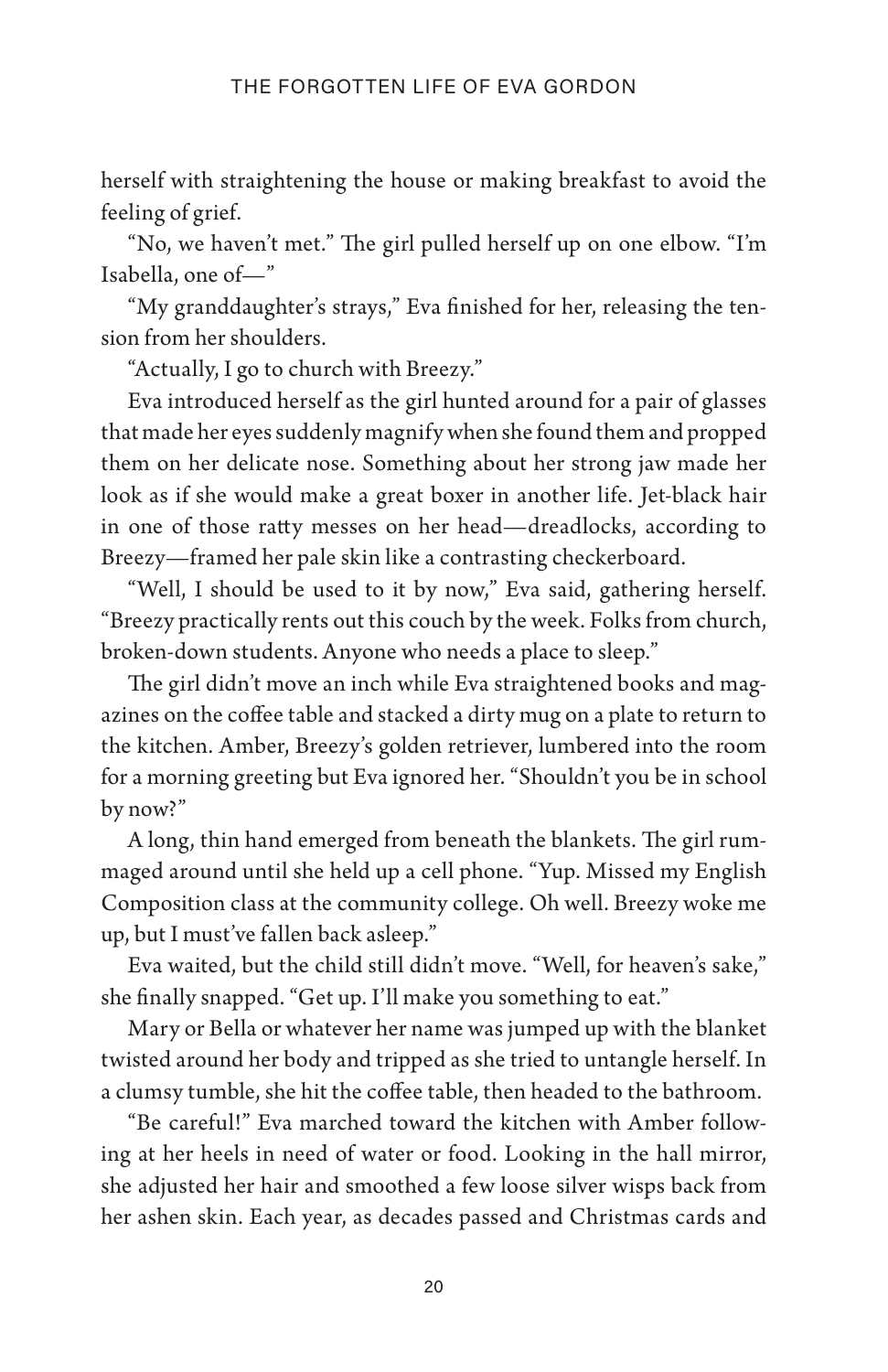#### LINDA MACKILLOP

letters arrived from old neighbors or her clients, Eva noticed other people fading from view, too, with lightened or invisible eyebrows and lashes and cloud-colored hair. As they grayed and turned sallow, they looked lighter in each photograph, as though they'd been underexposed. One day they might vanish completely, and the Christmas photo would arrive with only white paper.

In the kitchen, she gave the dog some food and water but halted in front of the coffeepot as the unwanted blankness washed over her mind, probably from being startled by the girl. With great effort, she puzzled over adding the filter or the coffee first. The coffee or the water first? She studied the diagram Breezy had drawn, arrows pointing in the direction of pouring like a flow chart. She hated to ask the girl for help. She read some Post-it notes marked up with instructions and finally put the filter in the top, added water, then coffee on top of the filter. Her mind cleared. She put bread in the toaster, which was simple enough. How long would the girl stay? Was she a babysitter? Eva didn't want to give up her plans for the day, but she could always lure the girl into driving her to find the new bus station . . . if Isabella—that was her name!—didn't have to go to school.

When she opened the refrigerator door, once again Eva's bafflement returned. So many food items she could never recognize as food. If it were just her and Breezy, she might be able to keep track. But who wouldn't be confused by the sudden appearance of almond milk (how does one milk a nut?), leftovers from meals she'd never cooked, vegetarian sausage, and something that looked like a stick of butter but wasn't butter at all? She had no idea what was inside the plastic bowl blocking her from getting the orange juice. She hoisted the unknown container in the trash.

"They've made me lose my mind," she said, giving the refrigerator door a slam.

"Who has?" The girl had lugged her disheveled self to the table and rested her head on her hands after setting her phone and some type of book on the placemat. Obviously, she had slept in her clothes—and had a restless, sleepless night by the look of her mess of a hairdo tangled around her face and those dark circles under her otherwise young eyes.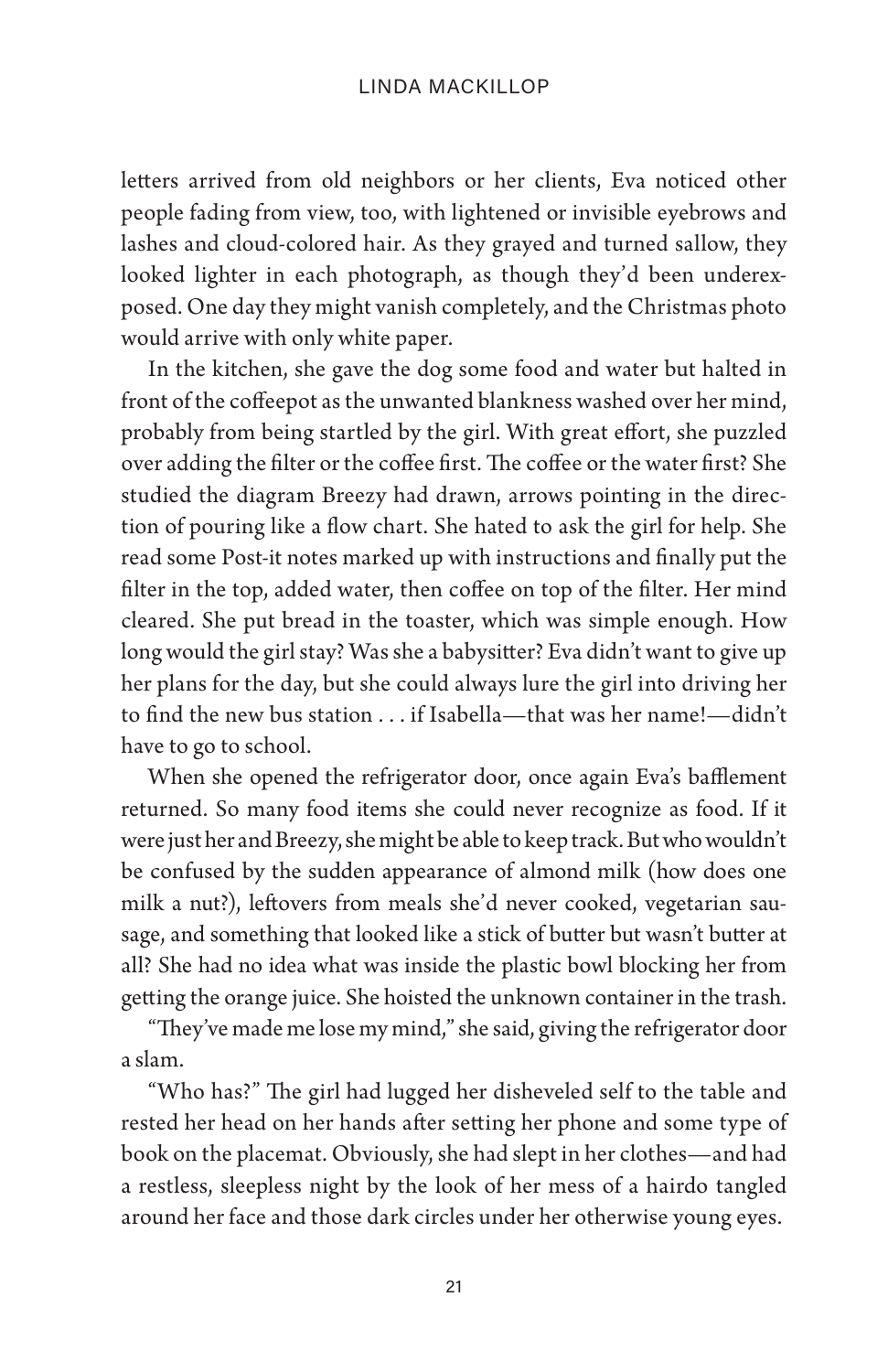Eva threw her a clarifying look.

"Oh." The girl pointed to her own chest with a light touch of her finger. "Me?"

Eva's look didn't waver, but she made no response.

"Sorry to startle you in there. I forgot Breezy lives with her grandmother."

"Actually, I live with her." *But not for much longer*. When the bread popped from the toaster, Eva buttered a piece for herself and for the girl. She set it down along with two glasses of orange juice. Was that a moistness appearing in the girl's eyes? Not wanting to get involved, she refrained from questioning it.

"You're so lucky to live with Breezy. She's the best. She doesn't know it, but I targeted her at church. I wanted to get to know her . . . especially because she wears cool cowboy boots." The girl picked up the toast, examining it closely before turning her eyes to examine Eva with equal concentration. "You remind me of someone—my grandmother, who died five years ago." She took a bite of the crunchy bread. "Grandma used to make me breakfast when I visited." Water filled her eyes, and the girl brushed her cheeks with a wave of her hand. "Oh, brother. I don't know why I'm being so emotional. I'm just going through a hard time lately. My mom's life is very full. New boyfriend. New job. Yoga. New friends. And my father, well, he's a piece of work. Always butting into my life but couldn't keep his own marriage together. I'm actually used to those two, but now that Brad dumped me—he *was* my boyfriend—I'm feeling a little rudderless." She picked up her phone from the placemat and scrolled for some sort of information. "*Rudderless–to lack a clear sense of one's aims or principles*. That's me." She put the phone back on the placemat and looked to Eva as if for comment.

Eva simply cleared her throat and offered a faux cough.

The girl rattled on and on with details of her life.

When the coffeepot finished gurgling, Eva got up and poured two cups of coffee, then poured milk into a pitcher and sat down across from the girl. Her mind stuck on Isabella's words about being "lucky to live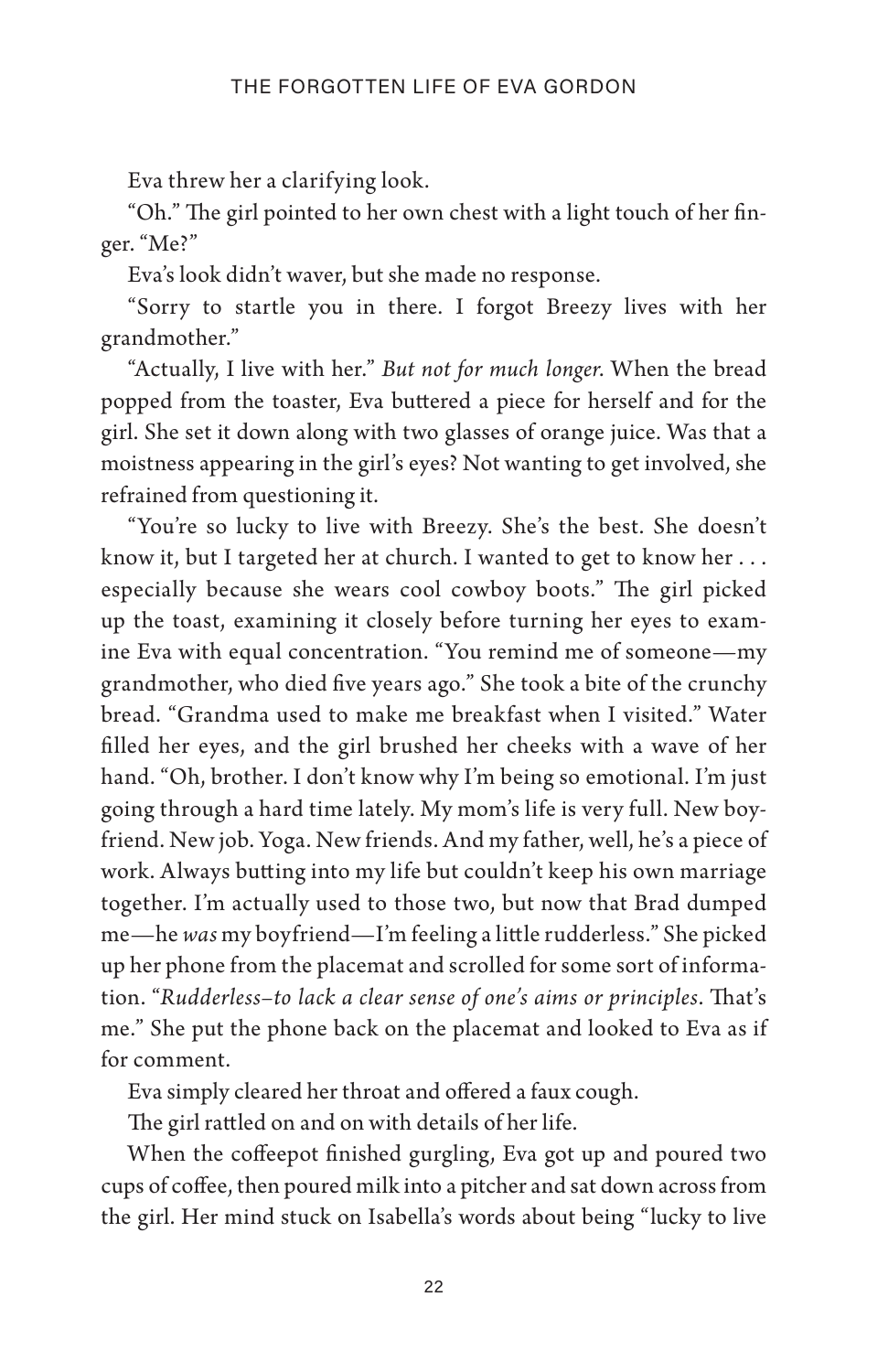with Breezy." The good, warm coffee offered a welcome comfort. Eva could feel her mind calming.

The girl's mouth moved as she formed words about her family and her problems. She reached for the pitcher to add cream to her coffee, then pulled and twisted her hair until it magically tied itself in some sort of knot in the back, no pins required, loose braids spiraling around her face.

How could Breezy listen attentively to this blather on a regular basis? Her granddaughter was certainly a master at finding the neediest ones. The girl might've talked until lunchtime, if Eva hadn't interrupted her. "I'm not much good in the advice department, but I have learned I'm happiest if I don't depend on others for my well-being. 'God helps those who help themselves.' My parents always taught me that principle."

The toast stopped midway between the girl's plate and mouth. Finally, she said, "Breezy taught me a different principle. 'God helps the helpless—if they look to Him.'"

"How's that working for you?" Eva asked.

"Let's just say I haven't mastered the principle yet." She put down her toast and scraped off the butter down to the plain bread.

"So are you spending the day here or going to school?" Eva asked. "School."

Remembering her plan, she just wanted to end the talk and send the girl on her way so she could take advantage of a rare day with a thinking mind. If only Eva could just hand her those things . . . whatever they're called . . . to start her car and get on her way. She sorted through her memory for the name of those things that jangled.

The back door rattled with someone's knock, and in walked Mabel.

"It's like Grand Central Station this morning," Eva mumbled. She gave Mabel a look over the top of her glasses before getting up to pour her neighbor a cup of coffee.

As was her custom most mornings lately, Mabel arrived armed with side-of-the-road weeds in an empty concentrated orange juice container. Dandelions, Queen Anne's lace, and itty-bitty clover. Her social security check would never allow for the extravagance of store-bought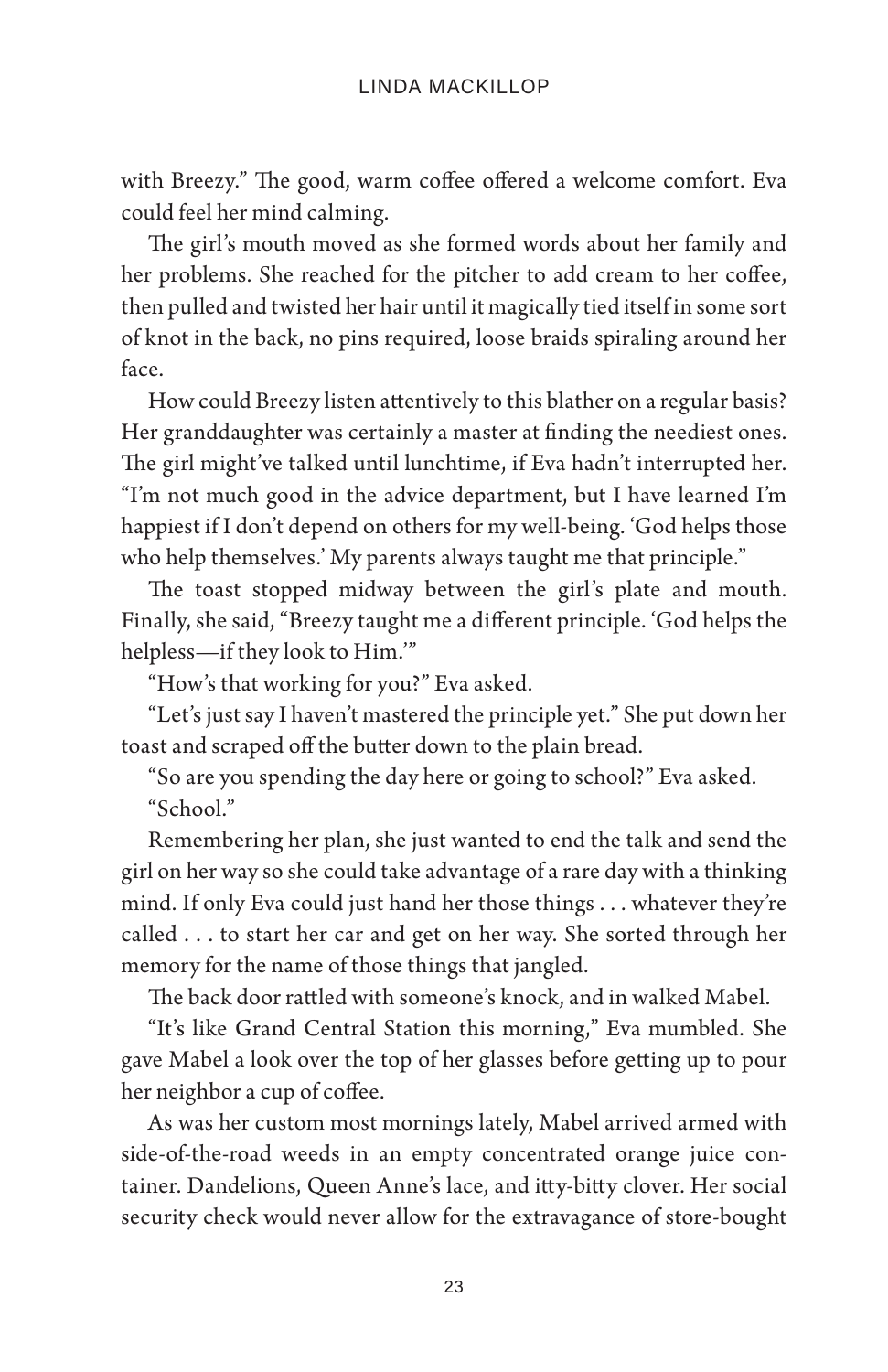flowers, but Mabel was a gift giver. She'd been arriving in the apartment lately like a spontaneous visitor, as if she was checking in on Eva, spying on her with instructions to call Breezy with any suspicious moves.

"Good morning, ladies." She turned her attention on the girl. "Who do we have here? You look familiar. Have we met?" Mabel gently cupped Isabella's tearstained face in her hand for a closer examination from several different angles.

Eva started to introduce her as another of Breezy's strays, but the girl introduced herself as Isabella Barrington. "We attend the same church. That's why I look familiar. But you sit on the right side of the congregation, and I sit behind Breezy on the left side."

Mabel offered her age-spotted, vein-covered hand for a shake, which Isabella accepted heartily with Mabel clasping the girl's arm with her other hand. "Well, now we've officially met." They appeared to be instant friends. "Isabella Barrington. Are you George Barrington's daughter from Wollaston?"

"Nope. No relation."

"Or David Barrington, the pediatrician?"

"No. I'm the daughter of 'Lord' Thomas Barrington from Hanover, owner of Barrington and Todd Real Estate and builder of McMansions. You've probably seen all his beautiful masterpieces all over the South Shore."

Eva's mind was clear enough to detect the sarcasm.

"I don't know him," Mabel said, "but I'm glad to meet you, Isabella Barrington." She set her weeds down in front of Isabella. "I like to bring Eva flowers in the morning to get her day off to a good start, but if my hunch is right, you could use a little cheer this morning."

Isabella wistfully picked up the container and sniffed the weeds.

Eva busied herself with kitchen clutter, wiping down the counter. *Spoons*, she thought. *No, clips. She needs her car clips to start her car and leave? No, that's not right either*. Eva looked out the kitchen window at the girl's SUV in the driveway, blocking the door to the garage workshop. If she could find the girl's things, she'd send her on her way in that huge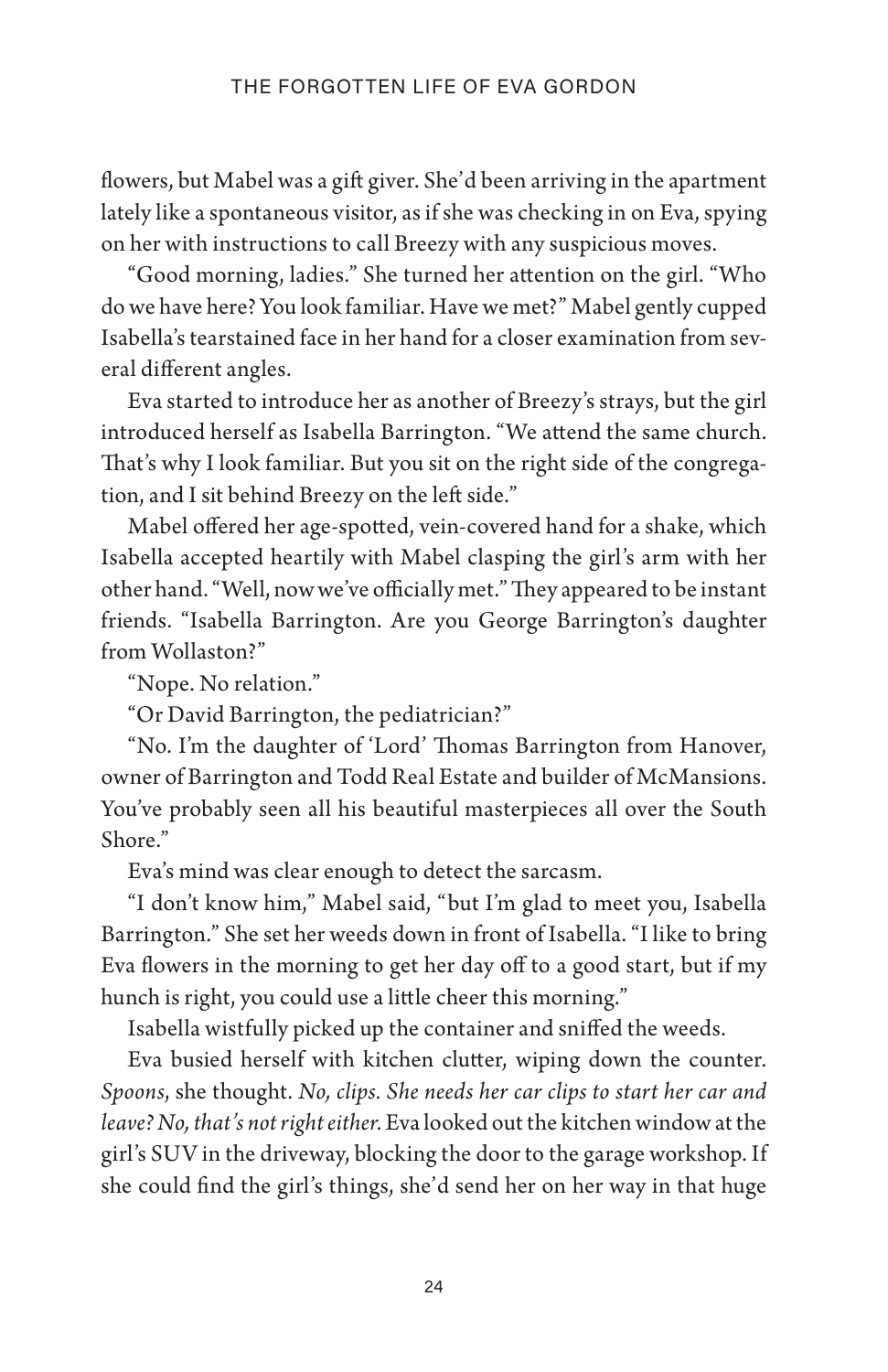monstrosity of a vehicle. She finished at the sink and joined the ladies at the table to eat her breakfast.

Mabel opened the *Daily Times* as she did most days, moving the flowers, butter, salt, and pepper out of the way to spread the newspaper open on the table, then positioning so that both she and the girl could read it. "Eva and I like to have coffee and read the newspaper together. And offer our weighty opinions."

Isabella sat up straight, squaring her shoulders and sipping her orange juice. "You like politics? What do you think of this crazy president? He's going to destroy our country."

"Oh, we hate politics." Eva joined them to glance over the newspaper. "I just like to see all the lamebrain things people do in this world, like people working for the mob claiming they didn't know those people were criminals, or people trying to break into a house, not knowing a detective owned the place."

Isabella leaned across the table. "Ahh. There's a nice story." She pointed to a headline. *New Life for Old Throwaways*. "A local teenager started a business collecting old throwaway electronics and refurbishing them for the poor. Good idea. Kids'll never get by in this world if they don't have a computer or computer skills." She wiped her mouth with her paper napkin and turned over her upside-down cell phone, presumably to steal a glimpse of the time.

"Probably trying to get his parents' approval," said Eva.

"Who? That boy?" Mabel pursed her lips. "Oh Eva, that's a special young man to care about others," she said as a quiet scolding, her white hair puffing around her head like a cloud wanting to rain on an otherwise sunny morning. She removed her glare from Eva, flipped to the back section, and smoothed down the paper's creasing on the table. "And we like to check out the obituaries. At our age, we know lots of people on these pages." She tapped on someone's picture. "Like this gentleman. *Davies, Matthew. Departed this life May 7. Memorial service at 2 p.m. in the funeral chapel on May 13. Condolences may be registered on our website*. Can you believe it? A funeral website?"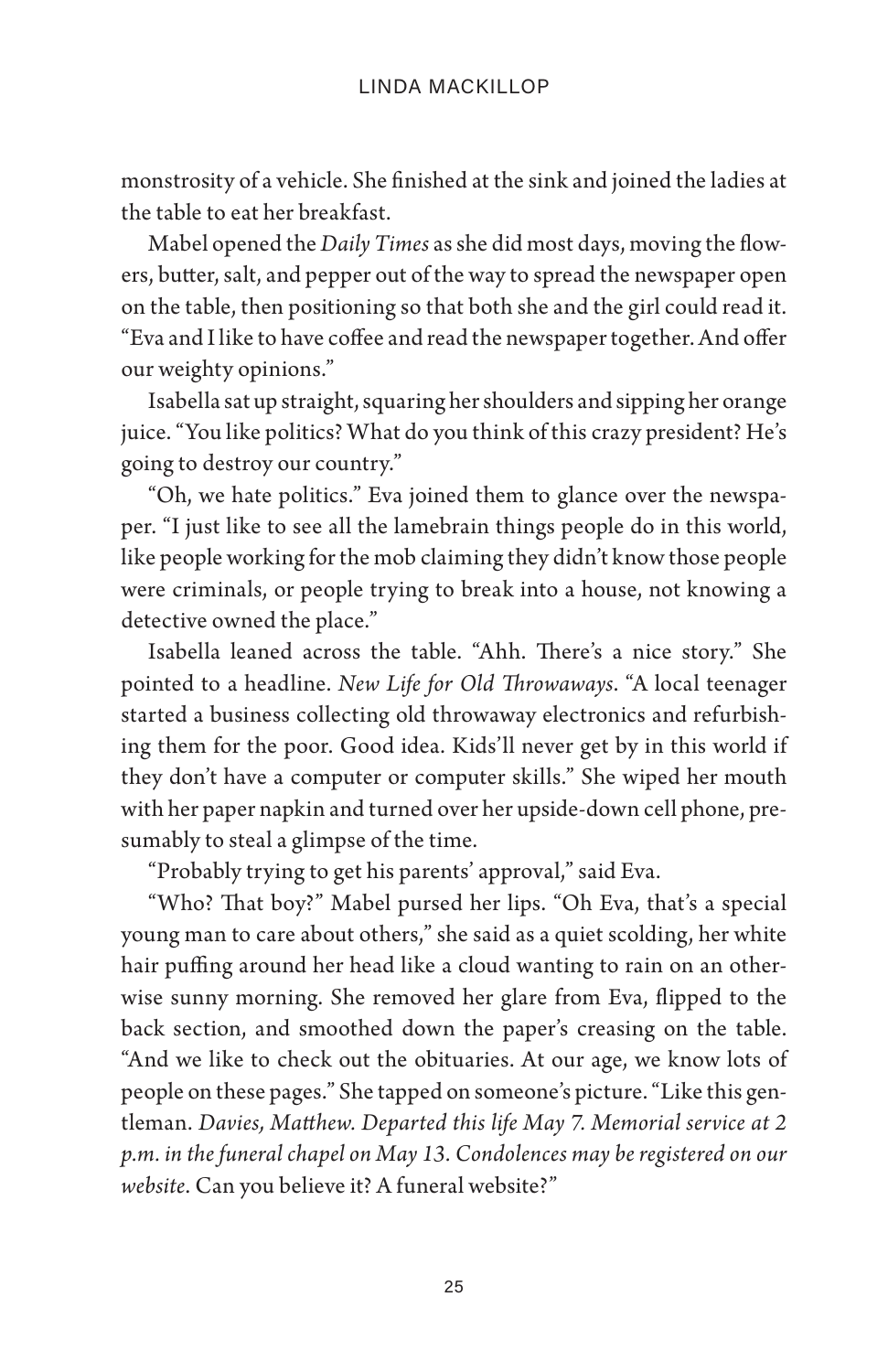Eva leaned closer to read the entries over Mabel's arm. "*Remains resting*? Does he need a nap or something?"

"Appears no one survived him." Mabel skimmed her knobby finger over the paper on her way through the obituary. "No loving words written by his family about being a devoted dad or husband. We'll have to go support him."

"Isn't he dead?" Isabella's gaze passed back and forth between the two ladies.

"Mabel likes to go to the funerals of the 'lonelies' in case no one else shows up. And you'd be surprised how often no one shows up." Eva raised her eyebrows for emphasis. Funerals with Mabel accounted for much of Eva's adult church attendance. More times than Eva could count, the two women had slipped into plastic, cushioned, or wooden seats, dressed in their most somber clothes, and listened to the eulogies and farewell words from families, pastors, and friends.

"You knew him, too?" Isabella asked Eva.

"Never laid eyes on him," she answered.

"Eva needs to get out of the house sometimes," Mabel said, "and I just hate traveling around all alone, so she joins me. You know, in case my car breaks down."

"She travels around town all alone all the time. She just likes to coerce me to cross the doorway of a church," Eva explained. "She claims she only wants to go to the funerals of the lonelies, but Mabel's been known to slip me into some packed services."

"And someday she's going to grace the doorway of our church. Aren't you, Eva?"

"Nothing on the other side of the door I can't find on this side, Mabel."

"I believe you're wrong." Mabel tapped the table before speaking again. "I've been overwhelmed by God's surprises over the decades. I might ask for something—beg even—only to receive something completely unexpected and find it's better than my pea-sized brain could've imagined. You can't possibly know everything about a limitless God, Eva."

Ignoring Mabel's comment, Eva silently recounted the many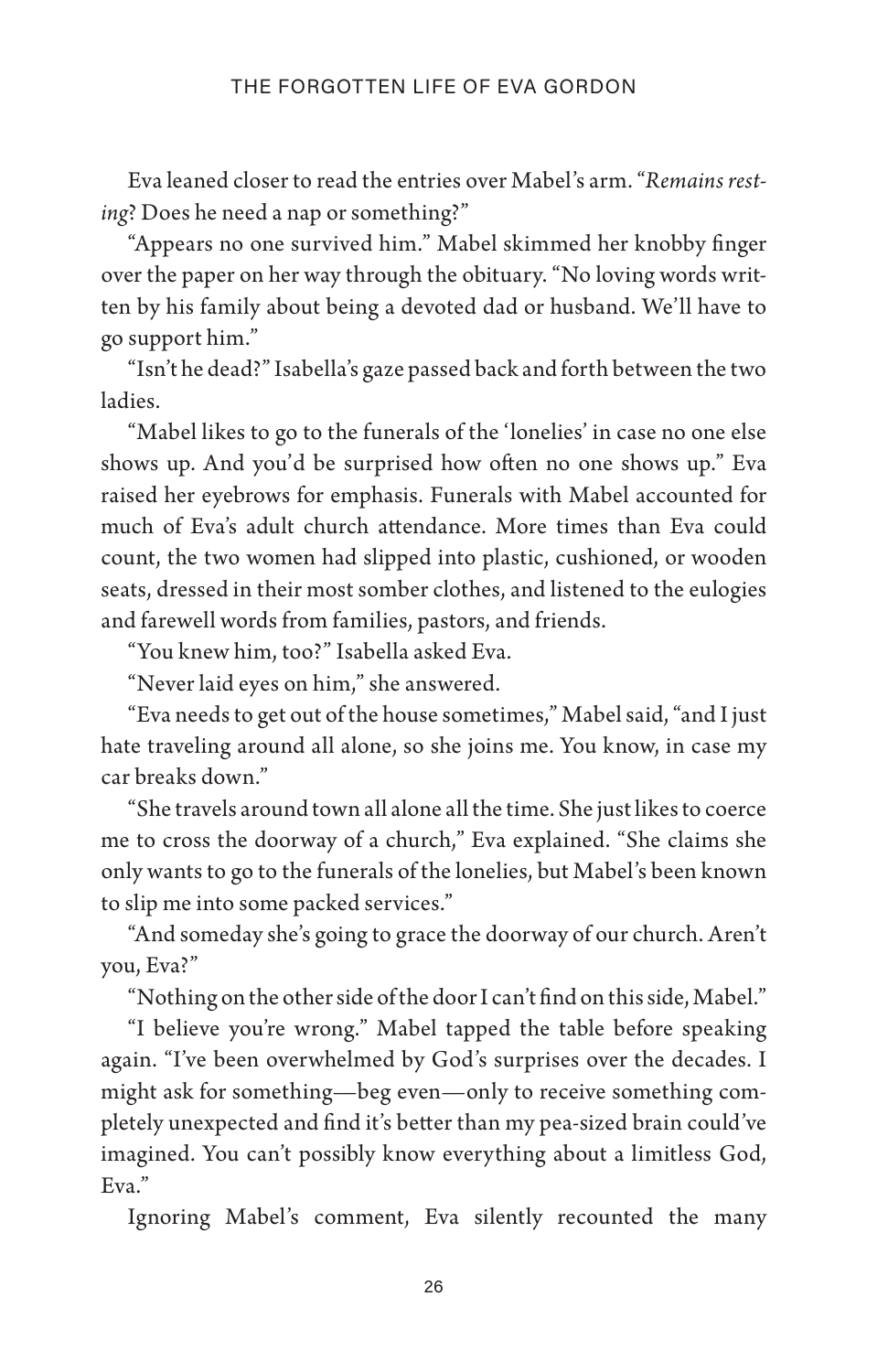surprises in her own life and their unwelcome arrivals. Finally, she returned her glance to the obituary, pointing to the page. "Not one loving relative? What'd he do to tick everyone off?"

"He wasn't the kindest of men. Made folks angry." Mabel dropped her head as if regretting speaking ill of someone.

"Was he a murderer?" Eva asked Mabel in between bites of her toast. "Did he work for the mob?"

"You don't have to work for the mob or murder someone to be bad. Scripture says if you say unkind things . . ."

"Unkind things have that much power?" She had been stirring sugar into her coffee, noting the tinny sound of the spoon against the porcelain, splashing liquid over the sides. She fell into the splashes, thinking of waves crashing over the side of a boat when they sailed on a Cape Cod summer day with her bossy cousins.

*"You're just an orphan. An orphan with a doll instead of parents."*

"Can you hear us, Eva? I'm talking to you." Mabel's voice came from some faraway place.

Eva shook her head, slowly exiting her waterlogged memory, refocusing her attention. She didn't like the concerned way the women looked at her. Eva stood and abruptly took the dirty cups from breakfast to stow in the dishwasher. She read instructions from the Post-it note on the front of the dishwasher.

*Fill with dishes, add soap in dispenser on door, close door, hit start.*

A gentle hand pressed on her upper back. "It's not full, Eva. I don't think we need to start it yet." Mabel quietly closed the door. "It saves water if we just run it when it's full. Now, let's take a look at your calendar." Mabel put on her glasses, adjusting them on her nose.

Eva found her own on the table and put them on.

They walked over to the wall calendar and stood side by side. "Oh, it's a big night for you tonight. You're going to the farm for dinner."

Eva squinted at the little squares that ordered her days. "I am?" She looked out the window.

The neighbor lugged his trash down the driveway to the street. How could he remember which day the garbage trucks came?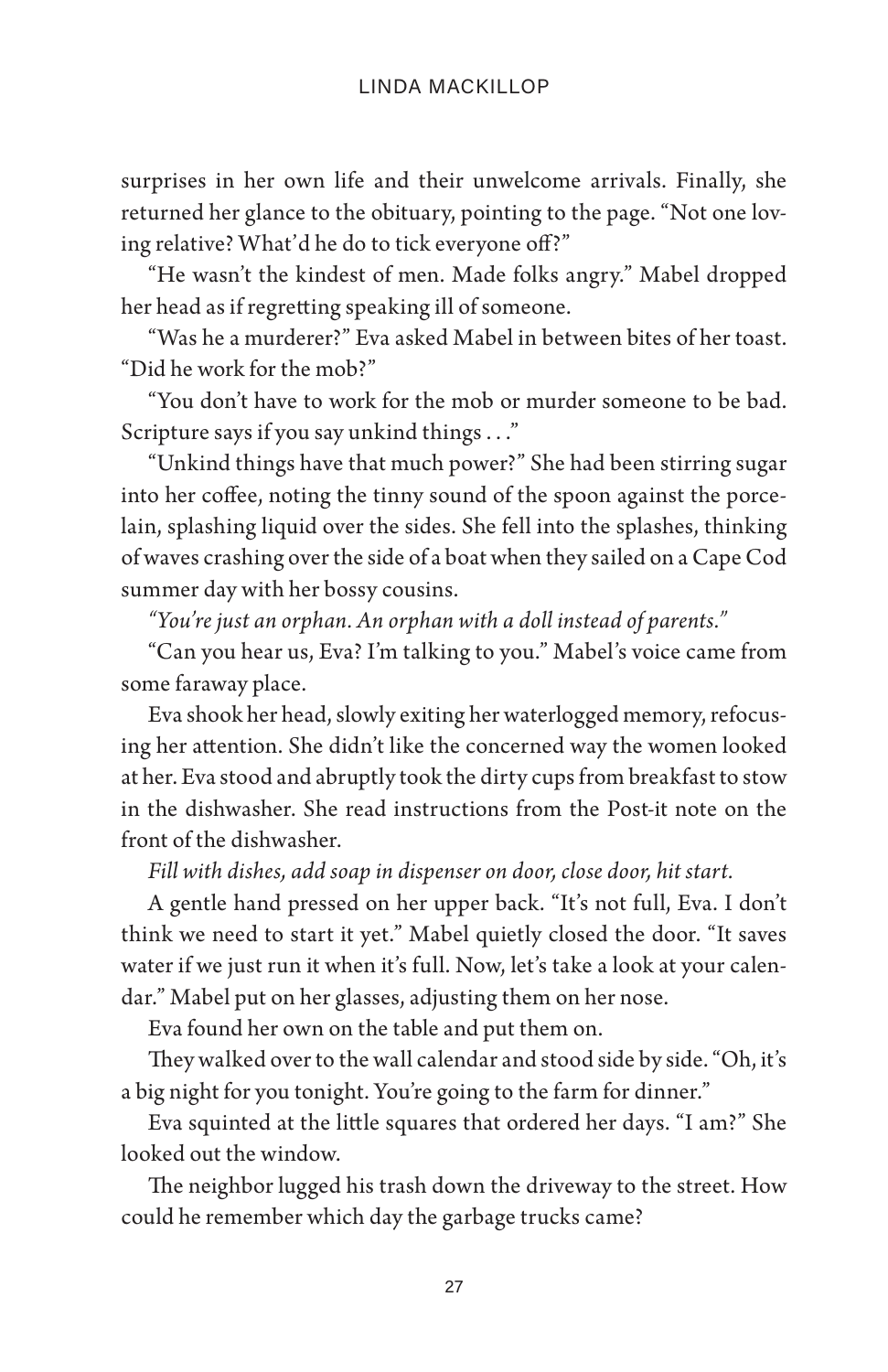"A birthday party. For the old uncle who lives with Breezy's boyfriend."

The memory appeared slowly, like a gradually opening bud transforming into a full blossom. Breezy had behaved strangely about the birthday party, mentioning it way too often, earning Eva's suspicion.

"What's the uncle like?" Mabel asked.

"Haven't met him yet. Ian inherited him along with the farm." Eva recalled Ian's intrusion into their lives—especially now that he'd grown serious about Breezy. He added to the overcrowding of an already busy home and became as frequent a guest as the students and Mabel. Often his presence forced Eva to stay in her bedroom in the evening, even if she'd like a cup of warm milk to get to sleep or to watch a television program with Breezy. She didn't want him to see her in her pajamas or be a third wheel to his and Breezy's relationship. She could hear them down there discussing their day, like an old married couple, giving Eva concerns about what lay ahead. Often, they'd expand their discussion to include the old uncle Ian lived with and cared for. They didn't seem to know Eva overheard them comparing notes about caring for the elderly, like how to make conversation with people who didn't always have a lot to talk about or make meals that fit both their tastes. But their talk never moved to complaining about either her or the uncle.

"I'm sure he's a fine, interesting gentleman." Mabel accepted Eva's offer of a napkin from the counter to wipe some leftover breakfast off her chin. "Well, at least you're free on Monday so you can join me at Matthew Davies's memorial service. Would you like to come, Isabella?"

"School." The girl finished her coffee with a long gulp.

"Stop trying to rescue me, Mabel." Eva positioned her hands on her hips. "I can take care of my own 'inner life' without being slipped into a church under false pretenses. Or babysat."

"What do you need to be rescued from?" Isabella paused in the doorway to the living room.

Well, there was her inability to drive, her forgetfulness, her financial episodes, self-imposed isolation, and the Post-it note parade. "Myself."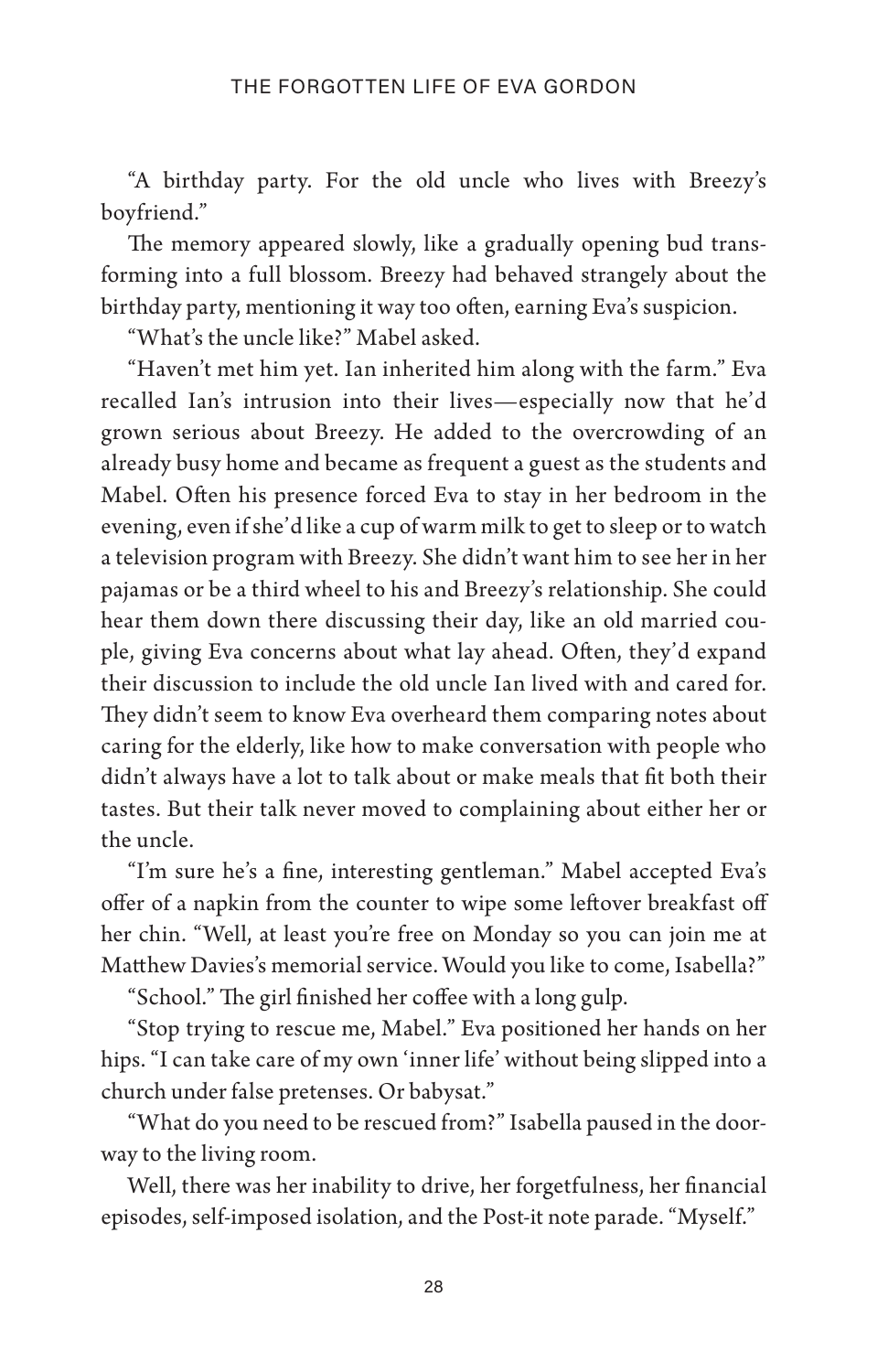#### LINDA MACKILLOP

The first time Mabel had asked Eva to join her at a funeral a couple of years ago, the woman appeared to have lost her mind. "Let me straighten out this question," Eva had said then. "Lay it flat on the table so we can be sure we're talking about one and the same thing. You're asking *me* to attend the funeral of a total stranger with *you*? Someone *you* know, but that I've never laid my eyes on?"

Mabel's eyes grew wide and she nodded.

It was the craziest invitation Eva had ever received. But afternoons usually looked a lot like mornings. Straightening the apartment. Painting a set of dresser drawers for a client. Taking out a piece of meat to thaw. Trying to come to terms with her new, overcrowded living arrangement.

Eva had agreed to go. By now, she'd said goodbye to dozens of people she had never said hello to in life.

"I'm glad that's settled." Mabel now penciled Mr. Davies's funeral on the calendar. "Monday morning it is."

"Mabel just has this natural ability to influence people to go somewhere they have no desire to go." Eva grabbed Amber's collar and pulled the dog to the back door and out onto the back steps, where she clipped the collar to a rope so the dog could relieve herself without escaping the property.

Amber lumbered down the back stairs, then onto the meager grassy area while Eva watched from the back steps, hearing her father again bellow about getting "this show on the road."

"Eva, I was just saying that I think that's the nicest compliment you've ever paid me," said Mabel from the table. "Did you hear me?"

"What's the nicest compliment?" Eva asked as her father's voice faded out.

"That I influence you to go places where you have no desire to go. Because I only influence you to go to *good* places. Like Mr. Davies's funeral." Her arthritic finger pointed to the open newspaper.

*Like church*. Eva came back inside, letting the door slam behind her. She and Mabel sat in those pews and listened to all sorts of ministers of the gospel—male and female, educated and uneducated, silly and substantive, and probably a few imposters—and Eva thought of the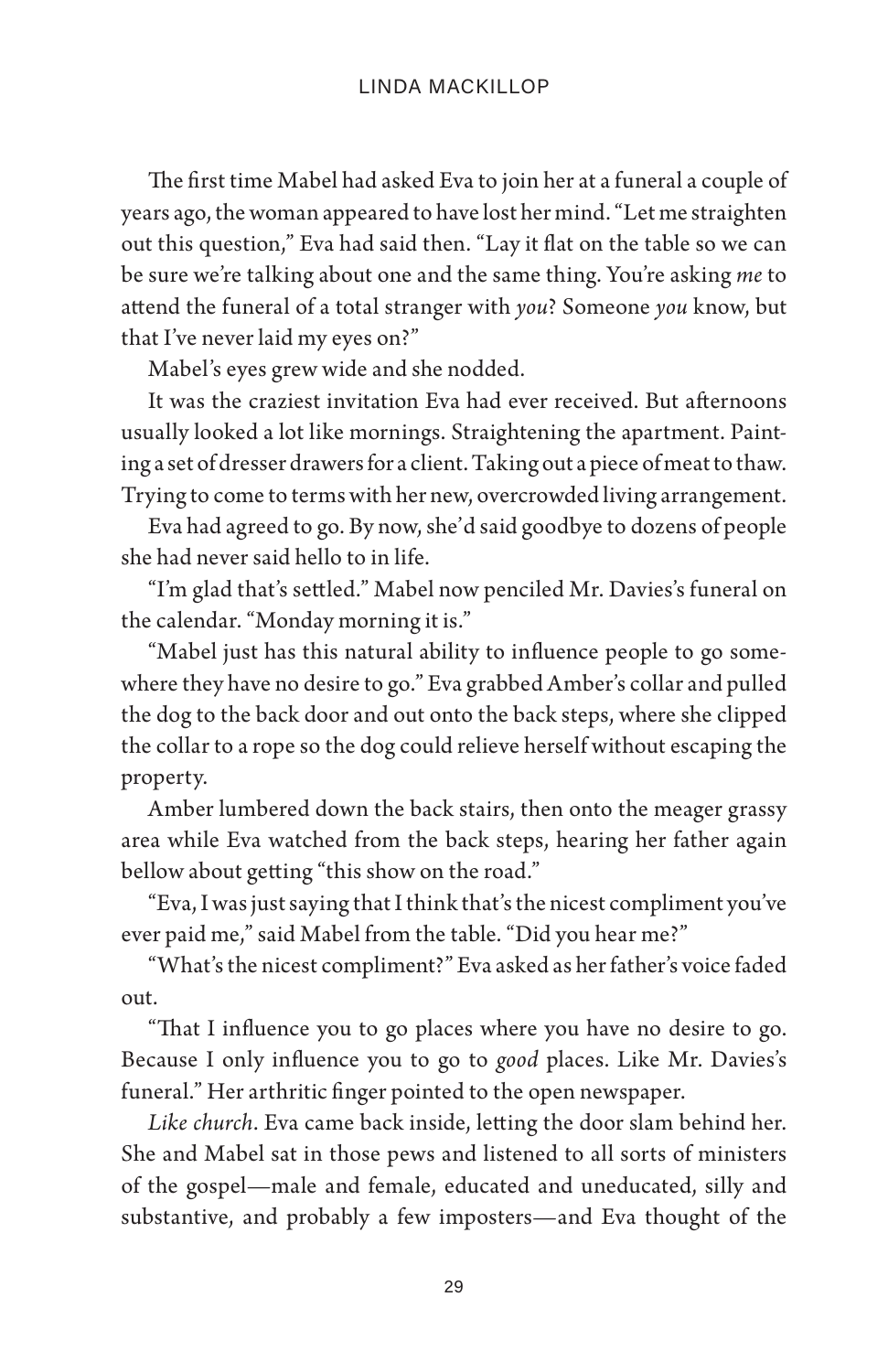existence of God. When she was a child occasionally visiting a church with Grandmother before she died, she used to stare at the stained glass windows and make up stories about the pictures there to avoid the preacher's description of a terrifying God—someone who existed *everywhere* and knew *everything*.

"But it's not even a *funeral*. It's a memorial service at the funeral home. How about this one instead?" Eva pointed to a distinguishedlooking man on the page. "Don't you know *him* too? Charles Fletcher Sr., seventy-eight, who went home to be with the Lord, leaving a widow and a million children and grandchildren and a much-loved church and job." Smaller crowds made her nervous.

"Oh, I do know him too. A fine man. Served on many boards and built a new exhibit at the zoo. Great family, but Matthew Davies *needs* us."

Once again, the pressure made her acquiesce to someone else's lead. Just like when as a child she sat next to her strong grandmother as her parents left her behind, her little girl's coat still accidentally worn upside down because she had hurriedly tried to leave with them as they moved away. Ever since that day, Eva had mimicked her grandmother's stance, reflecting a sternness toward people and toward life, standing with feet together, legs straight, back tall, no tears, no emotions. Just resolve.

"Eva, you're not listening again, dear," Mabel said. "I have some errands to do today, and you're welcome to come with me."

A drive around the city would allow her the opportunity to spy the new bus station. "Might as well." Eva walked outside to where her father's old ship's bell hung by the back door. Reaching for the bell with *The Eleanor* still visibly etched into the brass, she rang the gong three times.

Amber dashed around the side of the yard in response.

Isabella had returned from the living room where she apparently had gone to retrieve her shoes and sweater. "You call the dog in with a ship's bell?"

"Doesn't everyone?" Eva smiled.

Mabel filled in the blanks. "The bell was a special gift in Eva's childhood when she went through a separation from her parents for a time.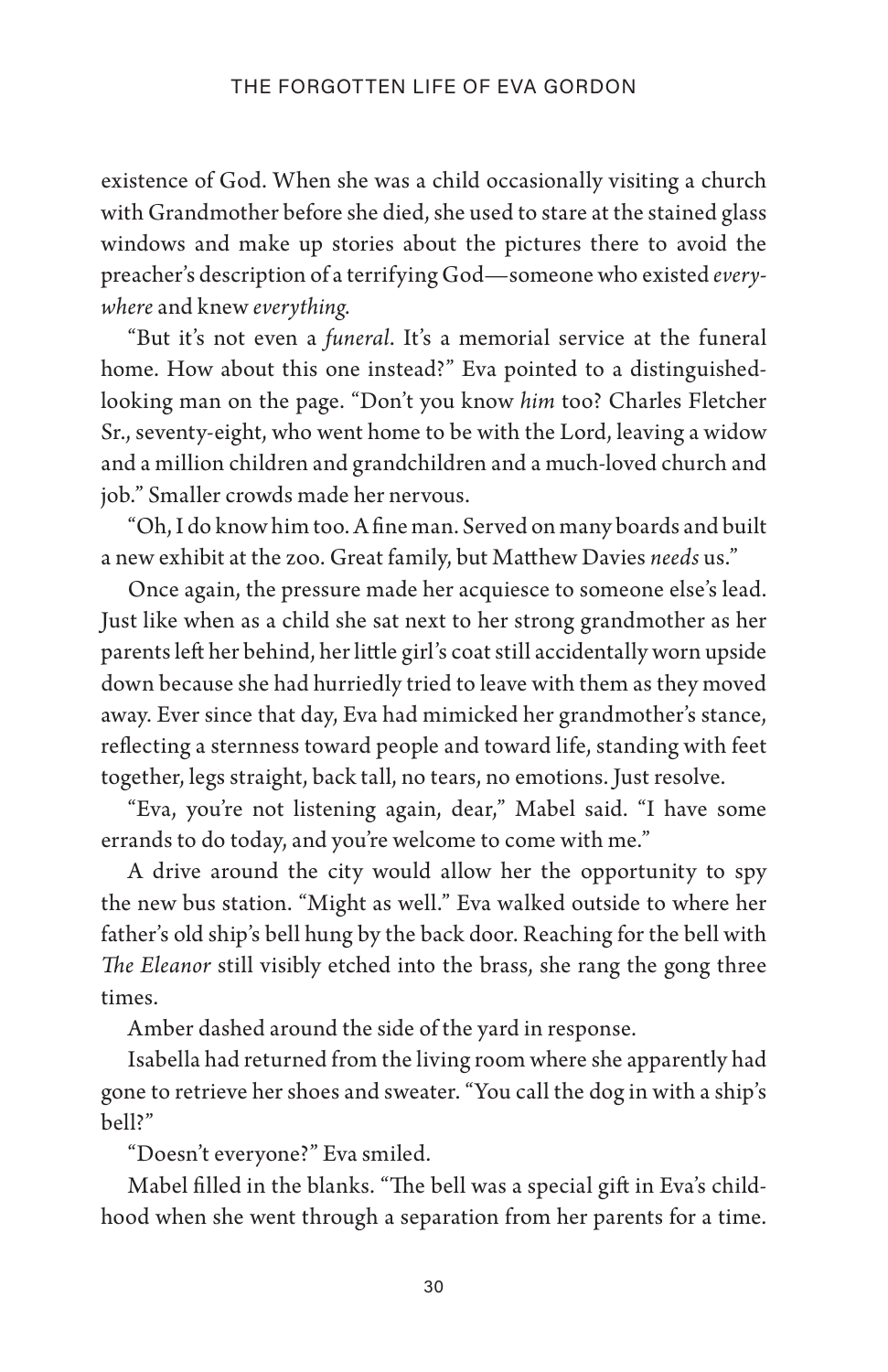Ship's bells always announced the whereabouts of one ship to another on foggy nights."

Wistfully, Eva looked outside at the bell. "'If you ring it for us, we'll always know where to find you when we're on our way home.'" Abruptly she turned and gathered the girl in her sights. "Mother gave me those words—and the bell. Then they left me." And they gave her one other item—a Bible with her name monogramed on the front, which Eva never read anymore, only using it to prop up other books on her shelf.

"Huh," Isabella said, looking to Mabel as if needing an explanation. Mabel just smiled.

"I think I should be going now." A nervous titter suddenly appeared in Isabella's voice. She collected her book and phone from the table.

Mabel gave her a warm embrace, then reached for her ever-present purse. "I almost forgot. Where is that rent check of mine?" She rummaged through her purse pockets. "I don't want Breezy evicting me. Please tell her I apologize that it's a day late. I wanted to walk downtown and get a cashier's check for her."

"For heaven's sake, she told you not to bother with cashier's checks, Mabel," Eva said.

Mabel stuffed the cashier's check in Eva's hand, leaning in as if a swift wind pushed her from behind, closer and closer, and then wrapping her fingers over Eva's, giving her a good firm pat.

"Do you know how jealous this makes me each month?" Eva pulled her hands away, waving the check in the air. "When you get to pay rent on your *own* place where you *choose* to live and can nap without anyone knowing, or stay in your nightgown till noon if you want to, or make your *own* plans for the day?"

Isabella paused by the back door, watching the two women.

"Is it really so awful living with Breezy?" Mabel said. "Living with a beautiful granddaughter who loves you? Some people have no one."

"Yeah. At least you *have* family who loves you." A deep sadness appeared on Isabella's face.

*At least I have family?* If only they knew how many unwanted